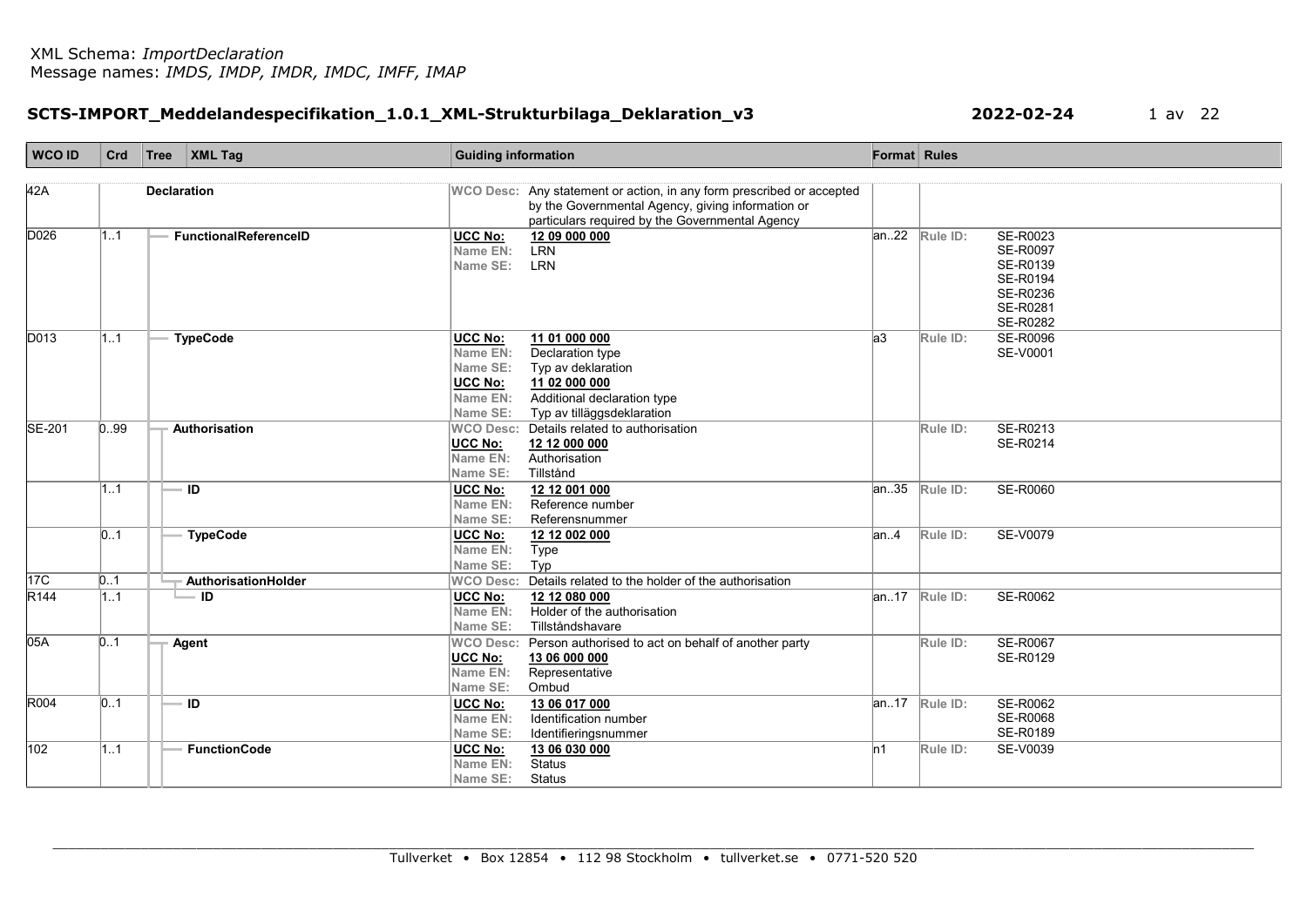### SCTS-IMPORT\_Meddelandespecifikation\_1.0.1\_XML-Strukturbilaga\_Deklaration\_v3 2022-02-24 2 av 22

| <b>WCO ID</b>    | Crd | Tree   XML Tag   | <b>Guiding information</b> |                                                                                                                                    | <b>Format</b> Rules |                  |                 |
|------------------|-----|------------------|----------------------------|------------------------------------------------------------------------------------------------------------------------------------|---------------------|------------------|-----------------|
|                  |     |                  |                            |                                                                                                                                    |                     |                  |                 |
| 34A              | 0.1 | Contact          | <b>WCO Desc:</b>           |                                                                                                                                    |                     |                  |                 |
|                  |     |                  | <b>UCC No:</b>             | 13 06 074 000                                                                                                                      |                     |                  |                 |
|                  |     |                  | Name EN:                   | Contact person                                                                                                                     |                     |                  |                 |
|                  |     |                  | Name SE:                   | Kontaktperson                                                                                                                      |                     |                  |                 |
| 246              | 11  | <b>Name</b>      | <b>UCC No:</b>             | 13 06 074 016                                                                                                                      | an.70               |                  |                 |
|                  |     |                  | Name EN:                   | Name                                                                                                                               |                     |                  |                 |
|                  |     |                  | Name SE:                   | Namn                                                                                                                               |                     |                  |                 |
| 25A              | 2.2 | Communication    |                            | WCO Desc: Details of communication including number and number type                                                                |                     | Rule ID:         | SE-R0252        |
| $\overline{240}$ | 1.1 | ID               | <b>UCC No:</b>             | 13 06 074 075                                                                                                                      | an.256              |                  |                 |
|                  |     |                  | Name EN:                   | Phone number                                                                                                                       |                     |                  |                 |
|                  |     |                  | Name SE:                   | Telefonnummer                                                                                                                      |                     |                  |                 |
|                  |     |                  | <b>UCC No:</b>             | 13 06 074 076                                                                                                                      |                     |                  |                 |
|                  |     |                  | Name EN:                   | E-mail address                                                                                                                     |                     |                  |                 |
|                  |     |                  | Name SE:                   | E-postadress                                                                                                                       |                     |                  |                 |
| 253              | 11  | <b>TypeCode</b>  | UCC No:                    | N/A                                                                                                                                | an2                 | Rule ID:         | <b>SE-V0077</b> |
|                  |     |                  | Name EN:<br>Name SE:       | Communication means qualifier<br>Kvalificerare för kommunikationssätt                                                              |                     |                  |                 |
| 57B              | 1.3 | <b>Declarant</b> |                            |                                                                                                                                    |                     |                  | <b>SE-R0177</b> |
|                  |     |                  |                            | WCO Desc: A party who makes a declaration to an official body or -<br>where legally permitted - in whose name, or on whose behalf, |                     | Rule ID:         | SE-R0233        |
|                  |     |                  |                            | a declaration to an official body is made                                                                                          |                     |                  | <b>SE-R0244</b> |
|                  |     |                  | <b>UCC No:</b>             | 13 05 000 000                                                                                                                      |                     |                  | <b>SE-R0255</b> |
|                  |     |                  | Name EN:                   | Declarant                                                                                                                          |                     |                  | <b>SE-R0256</b> |
|                  |     |                  | <b>Name SE:</b>            | Deklarant                                                                                                                          |                     |                  |                 |
|                  |     |                  | UCC No:                    | 13 20 000 000                                                                                                                      |                     |                  |                 |
|                  |     |                  | Name EN:                   | Person providing a guarantee                                                                                                       |                     |                  |                 |
|                  |     |                  | Name SE:                   | Person som ställer en garanti                                                                                                      |                     |                  |                 |
|                  |     |                  | <b>UCC No:</b>             | 13 21 000 000                                                                                                                      |                     |                  |                 |
|                  |     |                  | Name EN:                   | Person paying the customs duty                                                                                                     |                     |                  |                 |
|                  |     |                  | <b>Name SE:</b>            | Person som betalar tull                                                                                                            |                     |                  |                 |
| R <sub>124</sub> | 01  | <b>Name</b>      | <b>UCC No:</b>             | 13 05 016 000                                                                                                                      | an70                |                  |                 |
|                  |     |                  | Name EN:                   | Name                                                                                                                               |                     |                  |                 |
|                  |     |                  | Name SE:                   | Namn                                                                                                                               |                     |                  |                 |
| R <sub>123</sub> | 1.1 | $\overline{ID}$  | UCC No:                    | 13 05 017 000                                                                                                                      |                     | $an.17$ Rule ID: | <b>SE-R0068</b> |
|                  |     |                  | Name EN:                   | Identification number                                                                                                              |                     |                  | SE-R0178        |
|                  |     |                  | Name SE:                   | Identifieringsnummer                                                                                                               |                     |                  | SE-R0188        |
|                  |     |                  | <b>UCC No:</b>             | 13 20 017 000                                                                                                                      |                     |                  |                 |
|                  |     |                  | Name EN:                   | Identification number                                                                                                              |                     |                  |                 |
|                  |     |                  | Name SE:                   | Identifieringsnummer                                                                                                               |                     |                  |                 |
|                  |     |                  | <b>UCC No:</b>             | 13 21 017 000                                                                                                                      |                     |                  |                 |
|                  |     |                  | Name EN:                   | Identification number                                                                                                              |                     |                  |                 |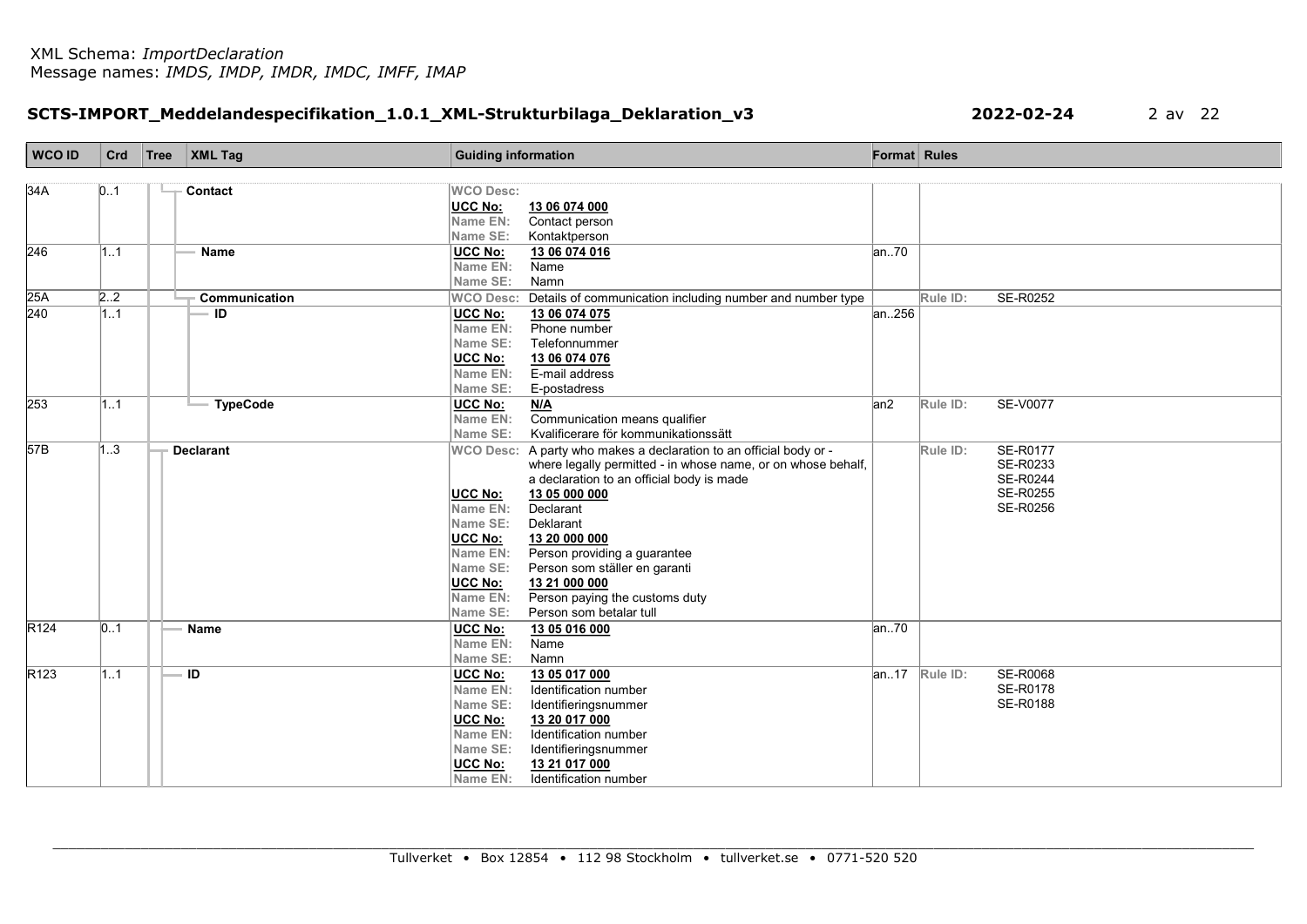# SCTS-IMPORT\_Meddelandespecifikation\_1.0.1\_XML-Strukturbilaga\_Deklaration\_v3 2022-02-24 3 av 22

| <b>WCO ID</b> | Crd | Tree | $\mathsf{XML}$ Tag   | <b>Guiding information</b> |                                                                | Format Rules |                         |          |
|---------------|-----|------|----------------------|----------------------------|----------------------------------------------------------------|--------------|-------------------------|----------|
|               |     |      |                      |                            |                                                                |              |                         |          |
|               |     |      |                      | Name SE:                   | Identifieringsnummer                                           |              |                         |          |
| R005          | 1.1 |      | <b>RoleCode</b>      | <b>UCC No:</b>             | N/A                                                            | an.3         | Rule ID:                | SE-V0075 |
|               |     |      |                      | Name EN:                   | Identification no - Role code                                  |              |                         |          |
|               |     |      |                      | Name SE:                   | Identifieringsnummer - Rollkod                                 |              |                         |          |
| 04A           | 0.1 |      | <b>Address</b>       |                            | WCO Desc: Details relating to an address                       |              |                         |          |
|               |     |      |                      | UCC No:                    | 13 05 018 000                                                  |              |                         |          |
|               |     |      |                      | Name EN:                   | Address                                                        |              |                         |          |
|               |     |      |                      | Name SE:                   | Adress                                                         |              |                         |          |
| 241           | 11  |      | <b>CityName</b>      | UCC No:                    | 13 05 018 022                                                  | an35         |                         |          |
|               |     |      |                      | Name EN:                   | City                                                           |              |                         |          |
|               |     |      |                      | Name SE:                   | Ort                                                            |              |                         |          |
| 242           | 11  |      | CountryCode          | UCC No:                    | 13 05 018 020                                                  | a2           | Rule ID:                | SE-V0085 |
|               |     |      |                      | Name EN:                   | Country                                                        |              |                         |          |
|               |     |      |                      | Name SE:                   | Land                                                           |              |                         |          |
| 239           | 0.1 |      | Line                 | UCC No:                    | 13 05 018 019                                                  | an70         |                         |          |
|               |     |      |                      | Name EN:                   | Street and number                                              |              |                         |          |
|               |     |      |                      | Name SE:                   | Gatuadress                                                     |              |                         |          |
| 245           | 1.1 |      | PostcodelD           | UCC No:                    | 13 05 018 021                                                  |              | $\sqrt{an.17}$ Rule ID: | SE-R0240 |
|               |     |      |                      | Name EN:                   | Postcode                                                       |              |                         |          |
|               |     |      |                      | Name SE:                   | Postnummer                                                     |              |                         |          |
| 34A           | 0.1 |      | Contact              | <b>WCO Desc:</b>           |                                                                |              |                         |          |
|               |     |      |                      | UCC No:                    | 13 05 074 000                                                  |              |                         |          |
|               |     |      |                      | Name EN:                   | Contact person                                                 |              |                         |          |
|               |     |      |                      | Name SE:                   | Kontaktperson                                                  |              |                         |          |
| 246           | 11  |      | Name                 | UCC No:                    | 13 05 074 016                                                  | an.70        |                         |          |
|               |     |      |                      | Name EN:                   | Name                                                           |              |                         |          |
|               |     |      |                      | Name SE:                   | Namn                                                           |              |                         |          |
| 25A           | 2.2 |      | <b>Communication</b> | <b>WCO Desc:</b>           | Details of communication including number and number type      |              | Rule ID:                | SE-R0252 |
| 240           | 11  |      | ID                   | UCC No:                    | 13 05 074 075                                                  | an256        |                         |          |
|               |     |      |                      | Name EN:                   | Phone number                                                   |              |                         |          |
|               |     |      |                      | Name SE:                   | Telefonnummer                                                  |              |                         |          |
|               |     |      |                      | UCC No:<br>Name EN:        | 13 05 074 076<br>E-mail address                                |              |                         |          |
|               |     |      |                      | Name SE:                   | E-postadress                                                   |              |                         |          |
|               |     |      |                      |                            |                                                                |              |                         |          |
| 253           | 11  |      | <b>TypeCode</b>      | <b>UCC No:</b><br>Name EN: | N/A<br>Communication means qualifier                           | an2          | Rule ID:                | SE-V0077 |
|               |     |      |                      | Name SE:                   | Kvalificerare för kommunikationssätt                           |              |                         |          |
| 67A           | 1.1 |      | GoodsShipment        |                            | WCO Desc: Details about the movement and the handling of goods |              |                         |          |
|               |     |      |                      |                            | shipped together on one or more means of transport between     |              |                         |          |
|               |     |      |                      |                            |                                                                |              |                         |          |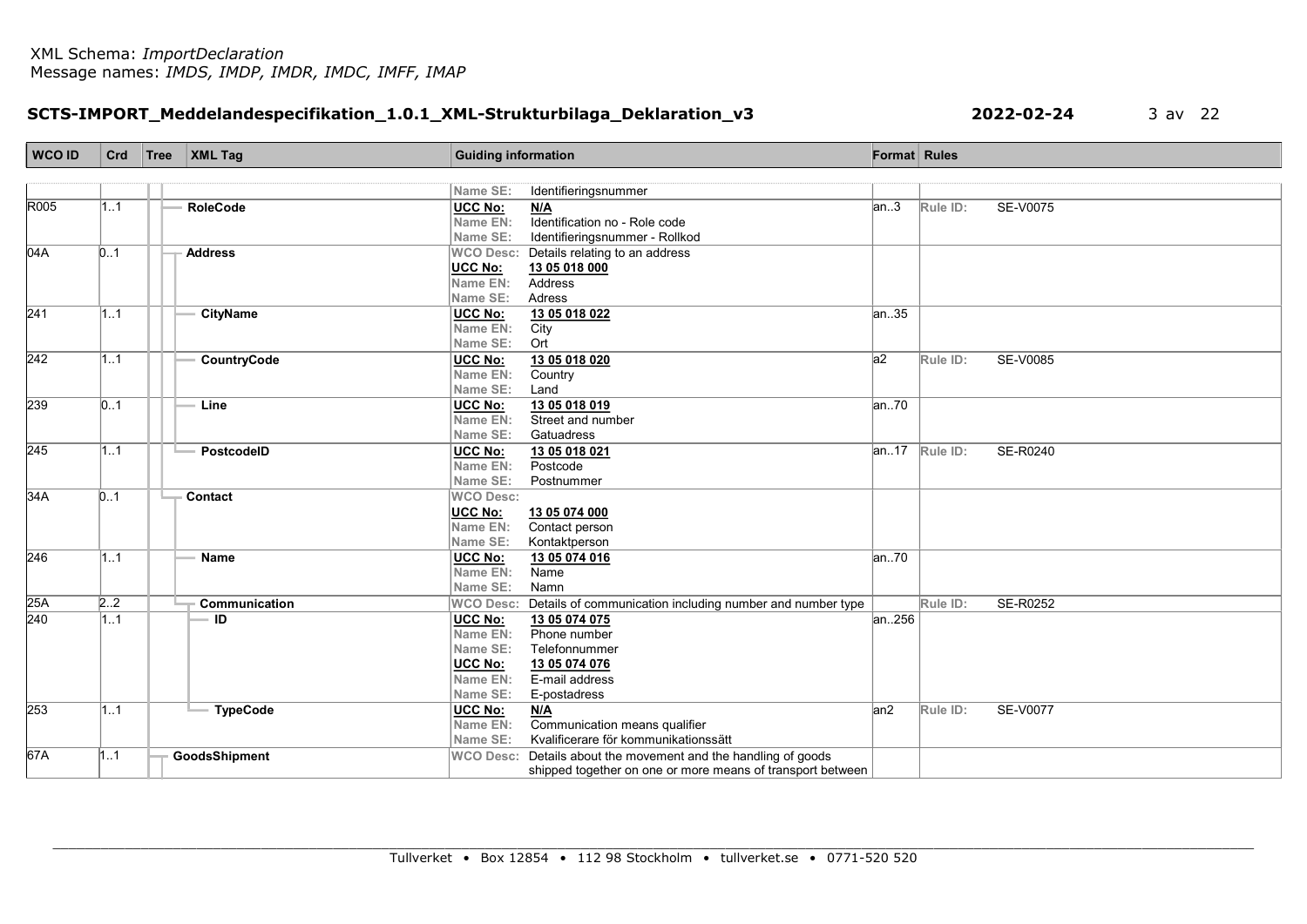# SCTS-IMPORT\_Meddelandespecifikation\_1.0.1\_XML-Strukturbilaga\_Deklaration\_v3 2022-02-24 4 av 22

| <b>WCO ID</b>    | Crd  | Tree | $\vert$ XML Tag                  | <b>Guiding information</b> |                                                                             | <b>Format</b> Rules |                    |                 |
|------------------|------|------|----------------------------------|----------------------------|-----------------------------------------------------------------------------|---------------------|--------------------|-----------------|
|                  |      |      |                                  |                            |                                                                             |                     |                    |                 |
|                  |      |      |                                  |                            | original consignor and final consignee                                      |                     |                    |                 |
| 103              | 01   |      | <b>TransactionNatureCode</b>     | <b>UCC No:</b>             | 99 05 000 000                                                               | n.2                 | Rule ID:           | SE-R0187        |
|                  |      |      |                                  | Name EN:                   | Nature of transaction                                                       |                     |                    | SE-V0071        |
|                  |      |      |                                  | Name SE:                   | Transaktionens art                                                          |                     |                    |                 |
| SE-202           | 1.1  |      | InvoiceCurrencyCode              | <b>UCC No:</b>             | 14 05 000 000                                                               | a3                  | Rule ID:           | SE-V0072        |
|                  |      |      |                                  | Name EN:                   | <b>Invoice Currency</b>                                                     |                     |                    |                 |
|                  |      |      |                                  | Name SE:                   | Faktureringsvaluta                                                          |                     |                    |                 |
| 16C              | 0.99 |      | <b>AEOMutualRecognitionParty</b> |                            | WCO Desc: Details identifying the role of the further parties in the supply |                     | Rule ID:           | SE-R0142        |
|                  |      |      |                                  |                            | chain having obtained a trusted trader certificate but                      |                     |                    |                 |
|                  |      |      |                                  |                            | otherwise not being identified in the declarations (e.g.                    |                     |                    |                 |
|                  |      |      |                                  |                            | warehouse keeper, freight forwarder)                                        |                     |                    |                 |
|                  |      |      |                                  | UCC No:                    | 13 14 000 000                                                               |                     |                    |                 |
|                  |      |      |                                  | Name EN:                   | Additional supply chain actor                                               |                     |                    |                 |
|                  |      |      |                                  | Name SE:                   | Ytterligare aktör i leveranskedjan                                          |                     |                    |                 |
| R <sub>143</sub> | 1.1  |      | ID                               | <b>UCC No:</b>             | 13 14 017 000                                                               |                     | $ an.17 $ Rule ID: | <b>SE-R0062</b> |
|                  |      |      |                                  | Name EN:                   | Identifier                                                                  |                     |                    | SE-R0118        |
|                  |      |      |                                  | Name SE:                   | Identifierare                                                               |                     |                    |                 |
| R005             | 1.1  |      | <b>RoleCode</b>                  | <b>UCC No:</b>             | 13 14 031 000                                                               | a3                  | Rule ID:           | SE-V0060        |
|                  |      |      |                                  | Name EN:                   | Role                                                                        |                     |                    |                 |
|                  |      |      |                                  | Name SE:                   | Roll                                                                        |                     |                    |                 |
| 16A              | 0.1  |      | <b>Buyer</b>                     | <b>WCO Desc:</b>           | Name and address details of the party to which merchandise                  |                     | Rule ID:           | SE-R0140        |
|                  |      |      |                                  |                            | or services are sold                                                        |                     |                    | SE-R0205        |
|                  |      |      |                                  | <b>UCC No:</b>             | 13 09 000 000                                                               |                     |                    |                 |
|                  |      |      |                                  | Name EN:                   | <b>Buyer</b>                                                                |                     |                    |                 |
|                  |      |      |                                  | Name SE:                   | Köpare                                                                      |                     |                    |                 |
| R009             | 0.1  |      | <b>Name</b>                      | <b>UCC No:</b>             | 13 09 016 000                                                               | an.70               |                    |                 |
|                  |      |      |                                  | Name EN:                   | Name                                                                        |                     |                    |                 |
|                  |      |      |                                  | Name SE:                   | Namn                                                                        |                     |                    |                 |
| R010             | 01   |      | ID                               | UCC No:                    | 13 09 017 000                                                               |                     | $ an.17 $ Rule ID: | SE-R0202        |
|                  |      |      |                                  | Name EN:                   | Identification number                                                       |                     |                    |                 |
|                  |      |      |                                  | Name SE:                   | Identifieringsnummer                                                        |                     |                    |                 |
| 04A              | 0.1  |      | <b>Address</b>                   | <b>WCO Desc:</b>           | Details relating to an address                                              |                     |                    |                 |
|                  |      |      |                                  | <b>UCC No:</b>             | 13 09 018 000                                                               |                     |                    |                 |
|                  |      |      |                                  | Name EN:                   | Address                                                                     |                     |                    |                 |
|                  |      |      |                                  | Name SE:                   | Adress                                                                      |                     |                    |                 |
| $\overline{241}$ | 1.1  |      | <b>CityName</b>                  | <b>UCC No:</b>             | 13 09 018 022                                                               | an.35               |                    |                 |
|                  |      |      |                                  | Name EN:                   | City                                                                        |                     |                    |                 |
|                  |      |      |                                  | Name SE:                   | Ort                                                                         |                     |                    |                 |
| $\overline{242}$ | 11   |      | CountryCode                      | <b>UCC No:</b>             | 13 09 018 020                                                               | a2                  | Rule ID:           | <b>SE-V0084</b> |
|                  |      |      |                                  |                            |                                                                             |                     |                    |                 |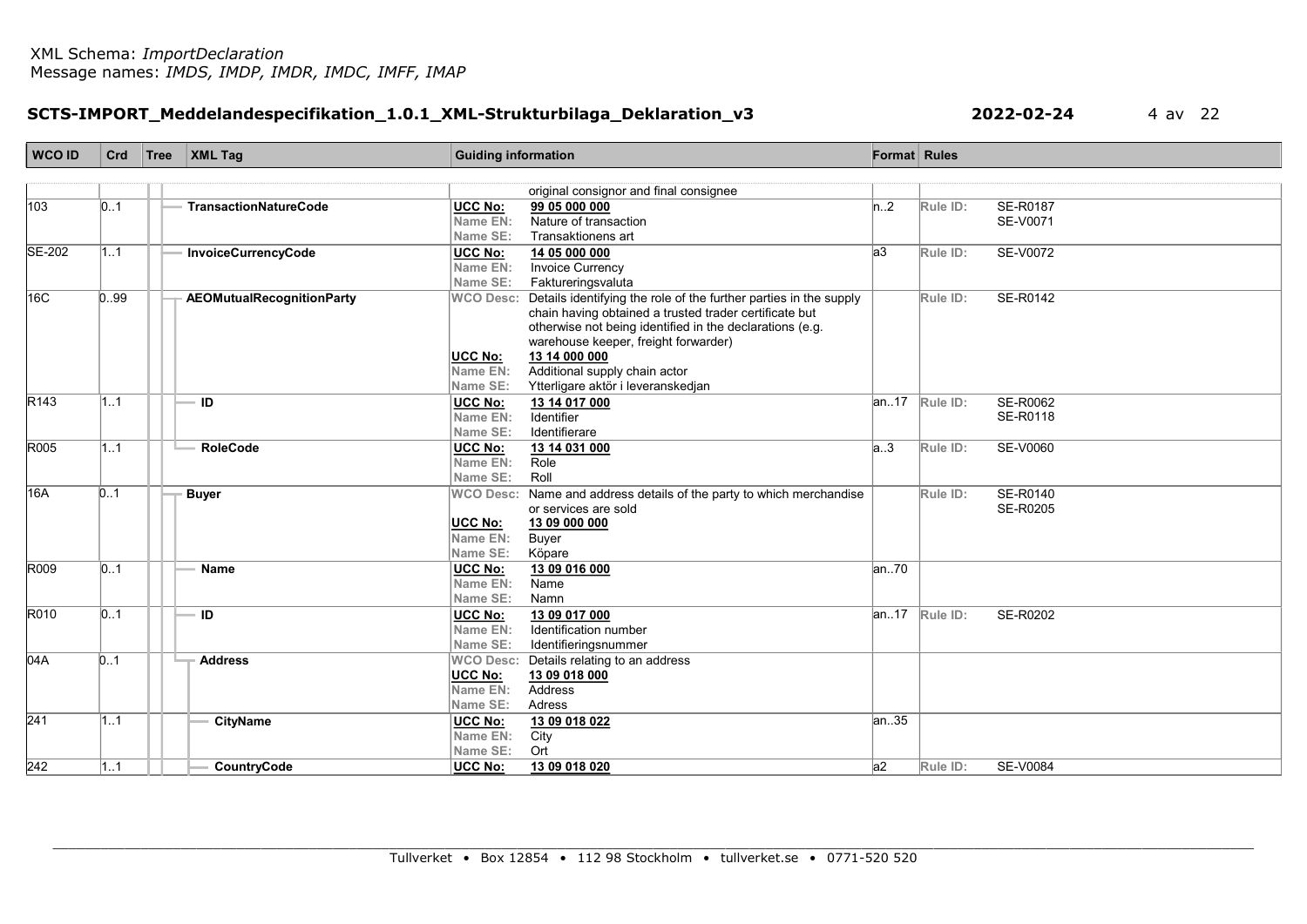# SCTS-IMPORT\_Meddelandespecifikation\_1.0.1\_XML-Strukturbilaga\_Deklaration\_v3 2022-02-24 5 av 22

| <b>WCO ID</b> | Crd  | $Tree$ XML Tag            | <b>Guiding information</b>                                                                     | Format Rules |                                |
|---------------|------|---------------------------|------------------------------------------------------------------------------------------------|--------------|--------------------------------|
|               |      |                           |                                                                                                |              |                                |
|               |      |                           | Name EN:<br>Country                                                                            |              |                                |
|               |      |                           | Name SE:<br>Land                                                                               |              |                                |
| 239           | 0.1  | Line                      | UCC No:<br>13 09 018 019                                                                       | an.70        |                                |
|               |      |                           | Name EN:<br>Street and number                                                                  |              |                                |
|               |      |                           | Name SE:<br>Gatuadress                                                                         |              |                                |
| 245           | 11   | PostcodelD                | <b>UCC No:</b><br>13 09 018 021                                                                |              | $ an.17 $ Rule ID:<br>SE-R0240 |
|               |      |                           | Postcode<br>Name EN:                                                                           |              |                                |
|               |      |                           | Name SE:<br>Postnummer                                                                         |              |                                |
| 02A           | 0.99 | <b>AdditionalDocument</b> | WCO Desc: Details related to additional documents supplied as part of a                        |              | <b>SE-R0161</b><br>Rule ID:    |
|               |      |                           | declaration or sought as part of a response                                                    |              | SE-R0257                       |
|               |      |                           | UCC No:<br>12 03 000 000                                                                       |              | SE-R0276                       |
|               |      |                           | Name EN:<br>Supporting document                                                                |              |                                |
|               |      |                           | Name SE:<br>Styrkande handling                                                                 |              |                                |
| 276           | 01   | <b>EffectiveDateTime</b>  | WCO Desc: The effective date of the document (e.g. license, visa, permit, an19<br>certificate) |              |                                |
|               |      |                           | 12 03 011 000<br>UCC No:                                                                       |              |                                |
|               |      |                           | Name EN:<br>Date of validity                                                                   |              |                                |
|               |      |                           | Name SE:<br>Giltighetsdatum                                                                    |              |                                |
|               | 1.1  | <b>DateTime</b>           |                                                                                                |              |                                |
| D005          | 0.1  | ID                        | UCC No:<br>12 03 001 000                                                                       |              | $ an.70 $ Rule ID:<br>SE-R0060 |
|               |      |                           | Reference number<br>Name EN:                                                                   |              | SE-R0157                       |
|               |      |                           | Name SE:<br>Referensnummer                                                                     |              | SE-R0158                       |
|               |      |                           |                                                                                                |              | SE-R0201                       |
| D006          | 11   | <b>TypeCode</b>           | UCC No:<br>12 03 002 000                                                                       | an4          | SE-R0147<br>Rule ID:           |
|               |      |                           | Name EN:<br>Type                                                                               |              | SE-R0148                       |
|               |      |                           | Name SE:<br>Typ                                                                                |              | SE-R0149                       |
|               |      |                           |                                                                                                |              | SE-R0169                       |
|               |      |                           |                                                                                                |              | SE-R0264<br>SE-R0270           |
|               |      |                           |                                                                                                |              | SE-R0273                       |
|               |      |                           |                                                                                                |              | SE-R0277                       |
|               |      |                           |                                                                                                |              | SE-V0011                       |
| <b>SE-203</b> | 01   | LineNumeric               | UCC No:<br>12 03 013 000                                                                       | n.5          |                                |
|               |      |                           | Document line item number<br>Name EN:                                                          |              |                                |
|               |      |                           | Name SE:<br>Dokumentradens varupostnummer                                                      |              |                                |
| 17B           | 0.1  | <b>Submitter</b>          | WCO Desc: Details related to the submitter of written or electronic                            |              |                                |
|               |      |                           | documentation                                                                                  |              |                                |
| R058          | 1.1  | - Name                    | 12 03 010 000<br>UCC No:                                                                       | an.70        |                                |
|               |      |                           | Name EN:<br>Issuing Authority name                                                             |              |                                |
|               |      |                           | Name SE:<br>Utfärdande myndighets namn                                                         |              |                                |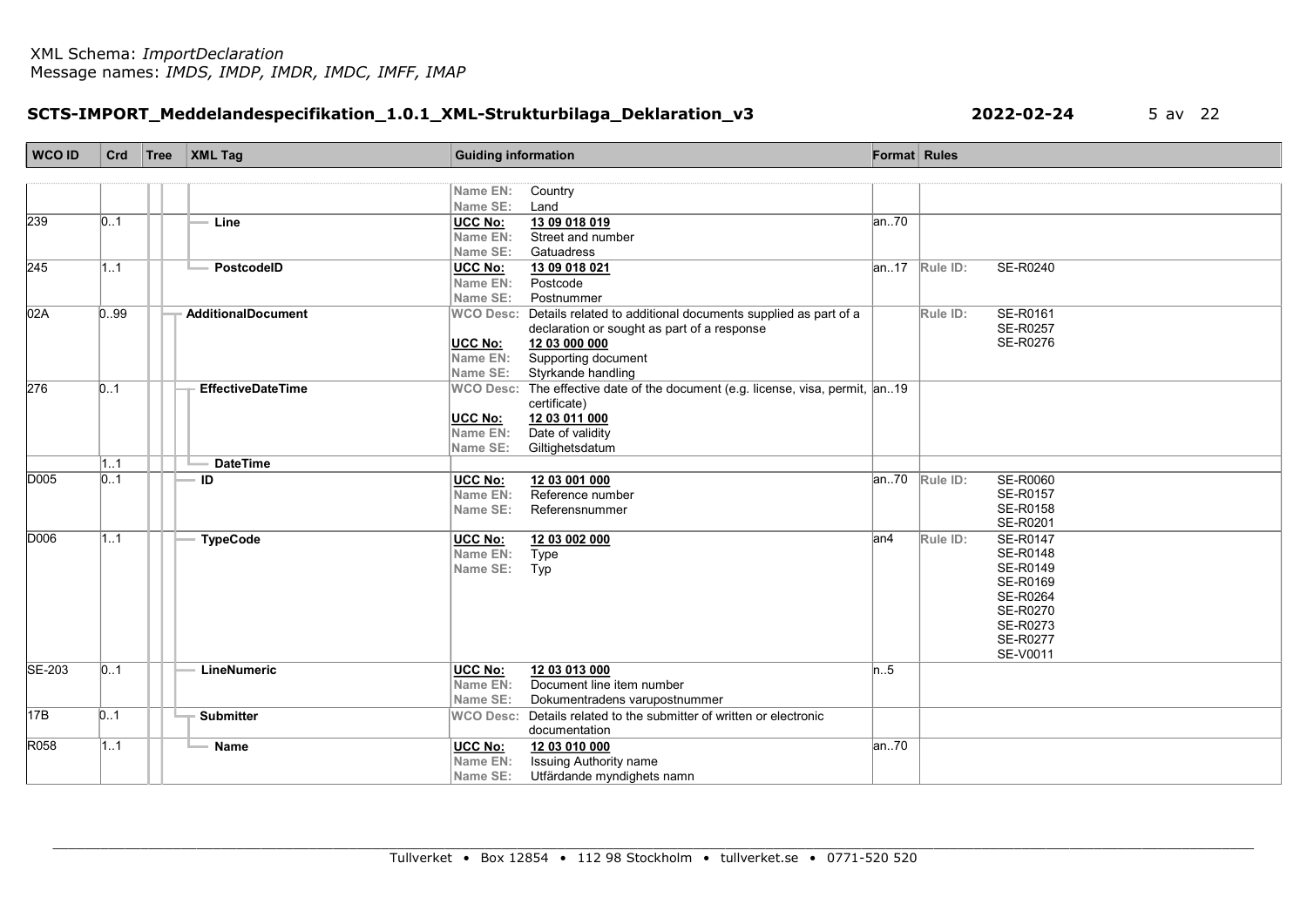# SCTS-IMPORT\_Meddelandespecifikation\_1.0.1\_XML-Strukturbilaga\_Deklaration\_v3 2022-02-24 6 av 22

| WCO ID | Crd               | Tree | $\mathsf{XML}$ Tag           | <b>Guiding information</b> |                                                                                         | Format Rules |          |                 |
|--------|-------------------|------|------------------------------|----------------------------|-----------------------------------------------------------------------------------------|--------------|----------|-----------------|
| 03A    |                   |      |                              |                            |                                                                                         |              |          |                 |
|        | 0.99              |      | AdditionalInformation        |                            | WCO Desc: Special request to government from declarant to take or not<br>to take action |              |          |                 |
|        |                   |      |                              | UCC No:                    | 12 02 000 000                                                                           |              |          |                 |
|        |                   |      |                              | Name EN:                   | Additional information                                                                  |              |          |                 |
|        |                   |      |                              | Name SE:                   | Ytterligare uppgifter                                                                   |              |          |                 |
| 226    | 0.1               |      | <b>StatementCode</b>         | <b>UCC No:</b>             | 12 02 008 000                                                                           | an5          | Rule ID: | <b>SE-R0096</b> |
|        |                   |      |                              | Name EN:                   | Code                                                                                    |              |          | SE-R0262        |
|        |                   |      |                              | Name SE:                   | Kod                                                                                     |              |          | <b>SE-R0274</b> |
|        |                   |      |                              |                            |                                                                                         |              |          | SE-R0283        |
|        |                   |      |                              |                            |                                                                                         |              |          | SE-V0013        |
| 225    | $\vert 0.1 \vert$ |      | <b>StatementDescription</b>  | <b>UCC No:</b>             | 12 02 009 000                                                                           | an512        |          |                 |
|        |                   |      |                              | Name EN:                   | Text                                                                                    |              |          |                 |
|        |                   |      |                              | Name SE:                   | Text                                                                                    |              |          |                 |
| 28A    | 11                |      | Consignment                  | <b>WCO Desc:</b>           | Details about the transport between a consignor and a                                   |              |          |                 |
|        |                   |      |                              |                            | consignee as specified in the transport contract document                               |              |          |                 |
| 096    | 11                |      | <b>ContainerCode</b>         | <b>UCC No:</b>             | 19 01 000 000                                                                           | ln 1         | Rule ID: | SE-R0249        |
|        |                   |      |                              | Name EN:                   | Container indicator                                                                     |              |          | <b>SE-V0007</b> |
|        |                   |      |                              | Name SE:                   | Containerindikator                                                                      |              |          |                 |
| 10A    | 0.1               |      | <b>ArrivalTransportMeans</b> |                            | WCO Desc: Arrival of goods in the context of import                                     |              |          |                 |
| T020   | 1.1               |      | <b>ModeCode</b>              | <b>UCC No:</b>             | 19 04 000 000                                                                           | ln 1         | Rule ID: | <b>SE-V0064</b> |
|        |                   |      |                              | Name EN:                   | Inland mode of transport                                                                |              |          |                 |
|        |                   |      |                              | Name SE:                   | Transportsätt inrikes                                                                   |              |          |                 |
| 15A    | 1.1               |      | <b>BorderTransportMeans</b>  | <b>WCO Desc:</b>           | Details of the means of transport crossing the border of the                            |              |          |                 |
|        |                   |      |                              |                            | Customs territory                                                                       |              |          |                 |
|        |                   |      |                              | <b>UCC No:</b>             | 19 08 000 000                                                                           |              |          |                 |
|        |                   |      |                              | Name EN:                   | Active border transport means                                                           |              |          |                 |
|        |                   |      |                              | Name SE:                   | Aktiva transportmedlet vid gränspassage                                                 |              |          |                 |
| T014   | $\vert 0.1 \vert$ |      | RegistrationNationalityCode  | <b>UCC No:</b>             | 19 08 062 000                                                                           | a2           | Rule ID: | SE-R0239        |
|        |                   |      |                              | Name EN:                   | Nationality                                                                             |              |          | <b>SE-V0085</b> |
|        |                   |      |                              | Name SE:                   | Nationalitet                                                                            |              |          |                 |
| T022   | 11                |      | <b>ModeCode</b>              | UCC No:                    | 19 03 000 000                                                                           | ln 1         | Rule ID: | SE-V0064        |
|        |                   |      |                              | Name EN:                   | Mode                                                                                    |              |          |                 |
|        |                   |      |                              | Name SE:                   | Transportsätt                                                                           |              |          |                 |
| 64A    | 0.1               |      | GoodsLocation                | <b>WCO Desc:</b>           | Information about the place where the goods are located                                 |              | Rule ID: | <b>SE-R0069</b> |
|        |                   |      |                              | <b>UCC No:</b>             | 16 15 000 000                                                                           |              |          | SE-R0195        |
|        |                   |      |                              | Name EN:                   | Location of goods                                                                       |              |          |                 |
|        |                   |      |                              | Name SE:                   | Varornas förvaringsplats                                                                |              |          |                 |
| L016   | 0.1               |      | <b>Name</b>                  | <b>UCC No:</b>             | 16 15 047 001                                                                           | an35         |          |                 |
|        |                   |      |                              | Name EN:                   | Customs office - Reference number                                                       |              |          |                 |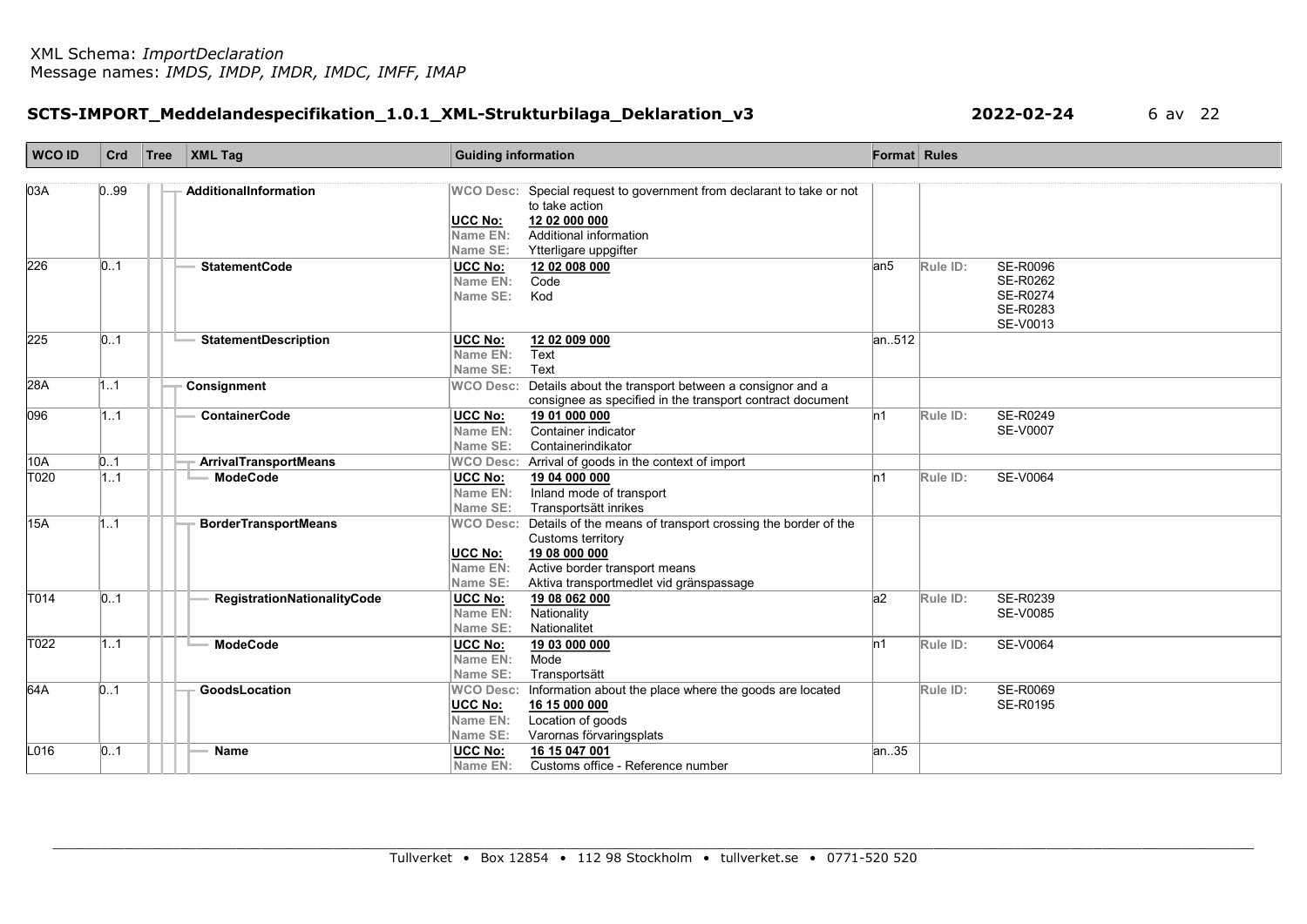### SCTS-IMPORT\_Meddelandespecifikation\_1.0.1\_XML-Strukturbilaga\_Deklaration\_v3 2022-02-24 7 av 22

| <b>WCO ID</b>    | Crd  | Tree   XML Tag                   | <b>Guiding information</b> |                                                            | Format Rules |          |                 |
|------------------|------|----------------------------------|----------------------------|------------------------------------------------------------|--------------|----------|-----------------|
|                  |      |                                  |                            |                                                            |              |          |                 |
|                  |      |                                  | Name SE:                   | Tullkontorsnummer                                          |              |          |                 |
|                  |      |                                  | <b>UCC No:</b>             | 16 15 052 000                                              |              |          |                 |
|                  |      |                                  | Name EN:                   | Authorisation number                                       |              |          |                 |
|                  |      |                                  | Name SE:                   | Tillståndsnummer                                           |              |          |                 |
| L <sub>017</sub> | 0.1  | ID                               | <b>UCC No:</b>             | 16 15 053 000                                              | an.4         |          |                 |
|                  |      |                                  | Name EN:                   | Additional identifier                                      |              |          |                 |
|                  |      |                                  | Name SE:                   | Tilläggskod                                                |              |          |                 |
| L110             | 1.1  | <b>TypeCode</b>                  | <b>UCC No:</b>             | 16 15 045 000                                              | la1          | Rule ID: | <b>SE-V0044</b> |
|                  |      |                                  | Name EN:                   | Type of location                                           |              |          |                 |
|                  |      |                                  | Name SE:                   | Typ av plats                                               |              |          |                 |
| 04A              | 11   | <b>Address</b>                   | <b>WCO Desc:</b>           | Details relating to an address                             |              |          |                 |
|                  |      |                                  | <b>UCC No:</b>             | 16 15 018 000                                              |              |          |                 |
|                  |      |                                  | Name EN:                   | Address                                                    |              |          |                 |
|                  |      |                                  | Name SE:                   | Adress                                                     |              |          |                 |
| 410              | 11   | <b>TypeCode</b>                  | UCC No:                    | 16 15 046 000                                              | la1          | Rule ID: | SE-V0043        |
|                  |      |                                  | Name EN:                   | Qualifier of identification                                |              |          |                 |
|                  |      |                                  | Name SE:                   | Kod för identifieringsmetod                                |              |          |                 |
| 30 <sub>B</sub>  | 0.99 | <b>TransportContractDocument</b> | <b>WCO Desc:</b>           | Information about the consignment which corresponds to one |              | Rule ID: | SE-R0210        |
|                  |      |                                  |                            | transport contract. (Known as consignment by the Transport |              |          |                 |
|                  |      |                                  |                            | group)                                                     |              |          |                 |
|                  |      |                                  | <b>UCC No:</b>             | 12 05 000 000                                              |              |          |                 |
|                  |      |                                  | Name EN:                   | Transport document                                         |              |          |                 |
|                  |      |                                  | Name SE:                   | Transportdokument                                          |              |          |                 |
| D <sub>023</sub> | 1.1  | ID                               | <b>UCC No:</b>             | 12 05 001 000                                              | an.70        |          |                 |
|                  |      |                                  | Name EN:                   | Reference number                                           |              |          |                 |
|                  |      |                                  | Name SE:                   | Referensnummer                                             |              |          |                 |
| D024             | 11   | <b>TypeCode</b>                  | <b>UCC No:</b>             | 12 05 002 000                                              | an4          | Rule ID: | SE-V0063        |
|                  |      |                                  | Name EN:                   | Type                                                       |              |          |                 |
|                  |      |                                  | Name SE:                   | Typ                                                        |              |          |                 |
| 31B              | 0    | TransportEquipment               | <b>WCO Desc:</b>           | Details of Transport equipment used for the consignment    |              | Rule ID: | SE-R0249        |
|                  | 9999 |                                  | <b>UCC No:</b>             | 19 07 000 000                                              |              |          |                 |
|                  |      |                                  | Name EN:                   | Transport equipment                                        |              |          |                 |
|                  |      |                                  | Name SE:                   | Transportutrustning                                        |              |          |                 |
| 159              | 1.1  | ID                               | <b>UCC No:</b>             | 19 07 063 000                                              | an17         |          |                 |
|                  |      |                                  | Name EN:                   | Container identification number                            |              |          |                 |
|                  |      |                                  | Name SE:                   | Containernummer                                            |              |          |                 |
| SE-210           | 1    | GoodsReference                   |                            | WCO Desc: Information relating to goods items              |              |          |                 |
|                  | 9999 |                                  |                            |                                                            |              |          |                 |
| <b>SE-211</b>    | 11   | LineNumeric                      | <b>UCC No:</b>             | 19 07 044 000                                              | n.5          | Rule ID: | SE-R0258        |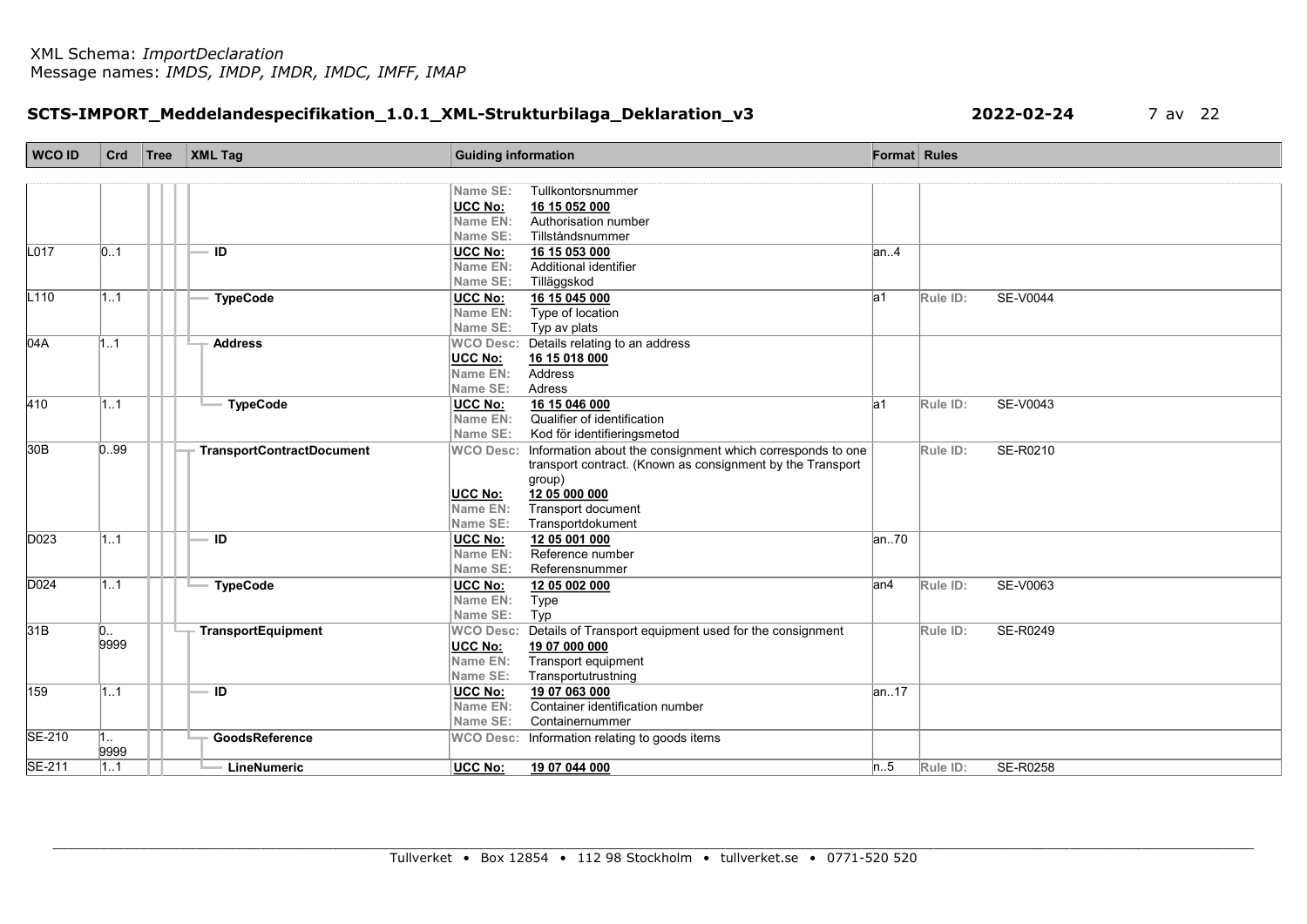# SCTS-IMPORT\_Meddelandespecifikation\_1.0.1\_XML-Strukturbilaga\_Deklaration\_v3 2022-02-24 8 av 22

| <b>WCO ID</b>    | Crd  | Tree | $\vert$ XML Tag                           | <b>Guiding information</b> |                                                                     | <b>Format</b> Rules |          |                 |
|------------------|------|------|-------------------------------------------|----------------------------|---------------------------------------------------------------------|---------------------|----------|-----------------|
|                  |      |      |                                           |                            |                                                                     |                     |          |                 |
|                  |      |      |                                           | Name EN:                   | Goods Reference                                                     |                     |          |                 |
|                  |      |      |                                           | Name SE:                   | Varupostreferens                                                    |                     |          |                 |
| 41A              | 0.99 |      | <b>CustomsValuation</b>                   |                            | WCO Desc: Valuation details applying to the shipment                |                     |          |                 |
| $\overline{58B}$ | 1.1  |      | <b>ChargeDeduction</b>                    |                            | WCO Desc: Details of the charges and deductions relevant to Customs |                     |          |                 |
|                  |      |      |                                           |                            | value, such as international freight, insurance, and post           |                     |          |                 |
|                  |      |      |                                           |                            | importation charges for construction, erection, etc.                |                     |          |                 |
|                  |      |      |                                           | UCC No:                    | 14 04 000 000<br>Additions and deductions                           |                     |          |                 |
|                  |      |      |                                           | Name EN:<br>Name SE:       |                                                                     |                     |          |                 |
| $\overline{371}$ | 11   |      | ChargesTypeCode                           | <b>UCC No:</b>             | Tillägg och avdrag<br>14 04 008 000                                 | la2                 | Rule ID: | <b>SE-V0065</b> |
|                  |      |      |                                           | Name EN:                   | Code                                                                |                     |          |                 |
|                  |      |      |                                           | Name SE:                   | Kod                                                                 |                     |          |                 |
| 181              | 11   |      | <b>OtherChargeDeductionAmount</b>         | UCC No:                    | 14 04 014 000                                                       | n.16,2              |          |                 |
|                  |      |      |                                           | Name EN:                   | Amount                                                              |                     |          |                 |
|                  |      |      |                                           | Name SE:                   | Belopp                                                              |                     |          |                 |
| 99B              | 0.1  |      | <b>Destination</b>                        |                            | WCO Desc: Details related to the country of destination             |                     | Rule ID: | <b>SE-R0044</b> |
|                  |      |      |                                           |                            |                                                                     |                     |          | SE-R0259        |
| 465              | 11   |      | CountryCode                               | <b>UCC No:</b>             | 16 03 000 000                                                       | la2                 | Rule ID: | <b>SE-V0086</b> |
|                  |      |      |                                           | Name EN:                   | Country of destination                                              |                     |          |                 |
|                  |      |      |                                           | Name SE:                   | Destinationsland                                                    |                     |          |                 |
| 55B              | 0.99 |      | <b>DomesticDutyTaxParty</b>               | <b>WCO Desc:</b>           | Party responsible for the national VAT or Goods & Services          |                     | Rule ID: | SE-R0181        |
|                  |      |      |                                           |                            | Tax                                                                 |                     |          | SE-R0183        |
|                  |      |      |                                           | <b>UCC No:</b>             | 13 16 000 000                                                       |                     |          |                 |
|                  |      |      |                                           | Name EN:                   | Additional fiscal references                                        |                     |          |                 |
|                  |      |      |                                           | Name SE:                   | Ytterligare skatterelaterade referensuppgifter                      |                     |          |                 |
| R <sub>119</sub> | 1.1  |      | ID                                        | <b>UCC No:</b>             | 13 16 034 000                                                       | an17                | Rule ID: | SE-R0182        |
|                  |      |      |                                           | Name EN:                   | VAT identification number                                           |                     |          | SE-R0275        |
|                  |      |      |                                           | Name SE:                   | Registreringsnummer                                                 |                     |          |                 |
| R005             | 11   |      | <b>RoleCode</b>                           | <b>UCC No:</b>             | 13 16 031 000                                                       | lan3                | Rule ID: | <b>SE-R0257</b> |
|                  |      |      |                                           | Name EN:<br>Name SE:       | Role<br>Roll                                                        |                     |          | SE-V0068        |
| 95B              | 0.1  |      |                                           | <b>WCO Desc:</b>           |                                                                     |                     | Rule ID: | <b>SE-R0045</b> |
| 062              | 11   |      | <b>ExportCountry</b><br>$\blacksquare$ ID |                            | Details related to the export country<br>16 06 000 000              | la2                 |          | <b>SE-V0084</b> |
|                  |      |      |                                           | <b>UCC No:</b><br>Name EN: | Country of dispatch                                                 |                     | Rule ID: |                 |
|                  |      |      |                                           | Name SE:                   | Avsändningsland                                                     |                     |          |                 |
| 57A              | 0.1  |      | <b>Exporter</b>                           | <b>WCO Desc:</b>           | Person who makes or on whose behalf an export declaration           |                     | Rule ID: | SE-R0138        |
|                  |      |      |                                           |                            | is made                                                             |                     |          | SE-R0203        |
|                  |      |      |                                           | <b>UCC No:</b>             | 13 01 000 000                                                       |                     |          |                 |
|                  |      |      |                                           | Name EN:                   | Exporter                                                            |                     |          |                 |
|                  |      |      |                                           |                            |                                                                     |                     |          |                 |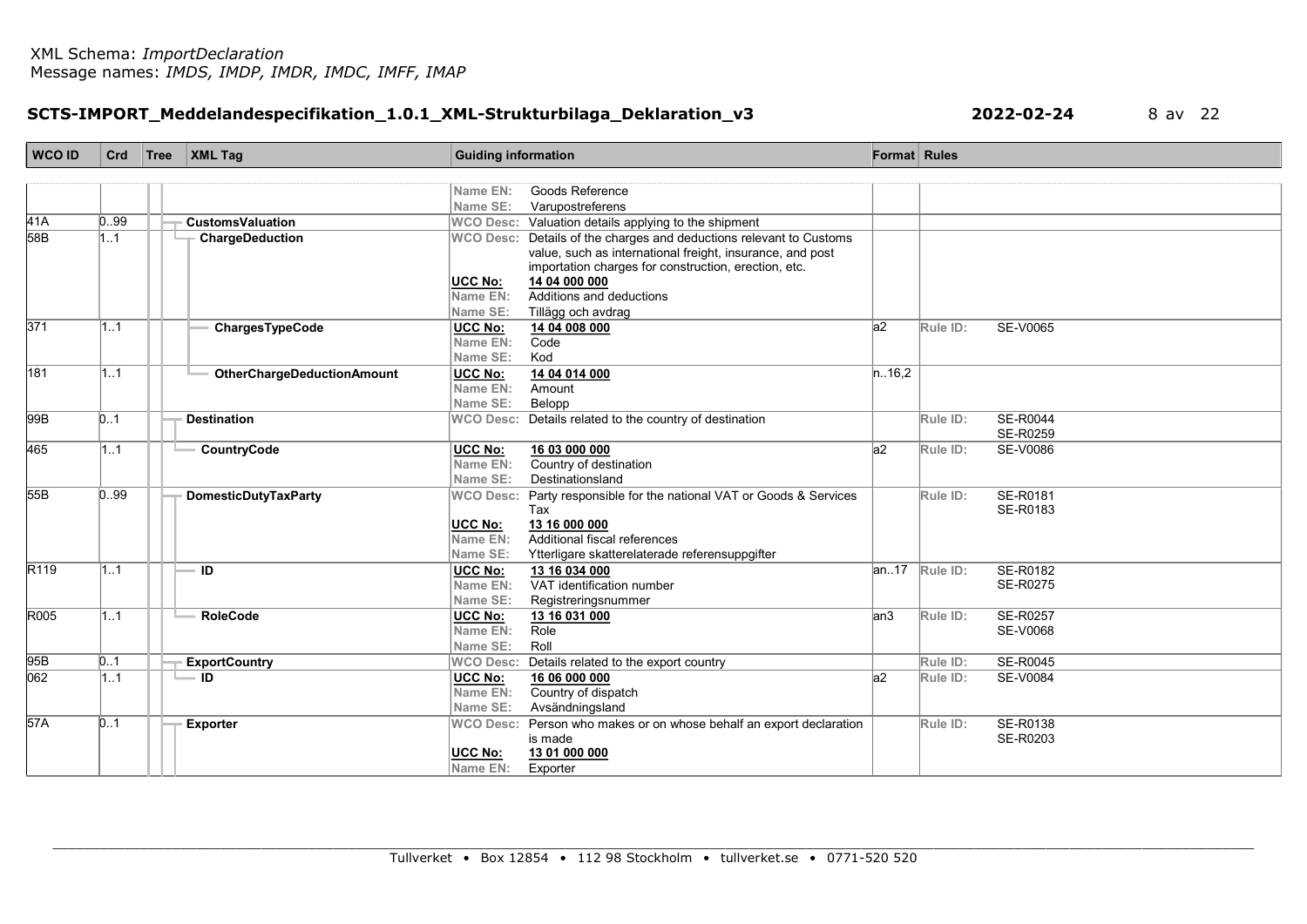# SCTS-IMPORT\_Meddelandespecifikation\_1.0.1\_XML-Strukturbilaga\_Deklaration\_v3 2022-02-24 9 av 22

| <b>WCO ID</b>    | Crd  | Tree | $\overline{\phantom{a}}$ XML Tag | <b>Guiding information</b> |                                                                         | <b>Format</b> Rules |                    |                      |
|------------------|------|------|----------------------------------|----------------------------|-------------------------------------------------------------------------|---------------------|--------------------|----------------------|
|                  |      |      |                                  |                            |                                                                         |                     |                    |                      |
|                  |      |      |                                  | Name SE:                   | Exportör                                                                |                     |                    |                      |
| R031             | 0.1  |      | Name                             | <b>UCC No:</b>             | 13 01 016 000                                                           | an.70               |                    |                      |
|                  |      |      |                                  | Name EN:                   | Name                                                                    |                     |                    |                      |
|                  |      |      |                                  | Name SE:                   | Namn                                                                    |                     |                    |                      |
| R032             | 01   |      | ID                               | UCC No:                    | 13 01 017 000                                                           |                     | $ an.17 $ Rule ID: | SE-R0202             |
|                  |      |      |                                  | Name EN:                   | Identification number                                                   |                     |                    |                      |
|                  |      |      |                                  | Name SE:                   | Identifieringsnummer                                                    |                     |                    |                      |
| 04A              | 0.1  |      | <b>Address</b>                   |                            | WCO Desc: Details relating to an address                                |                     |                    |                      |
|                  |      |      |                                  | <b>UCC No:</b>             | 13 01 018 000                                                           |                     |                    |                      |
|                  |      |      |                                  | Name EN:                   | Address                                                                 |                     |                    |                      |
|                  |      |      |                                  | Name SE:                   | Adress                                                                  |                     |                    |                      |
| $\overline{241}$ | 11   |      | <b>CityName</b>                  | UCC No:                    | 13 01 018 022                                                           | an. 35              |                    |                      |
|                  |      |      |                                  | Name EN:                   | City                                                                    |                     |                    |                      |
|                  |      |      |                                  | Name SE:                   | Ort                                                                     |                     |                    |                      |
| $\overline{242}$ | 11   |      | CountryCode                      | <b>UCC No:</b>             | 13 01 018 020                                                           | a2                  | Rule ID:           | SE-V0084             |
|                  |      |      |                                  | Name EN:                   | Country                                                                 |                     |                    |                      |
|                  |      |      |                                  | Name SE:                   | Land                                                                    |                     |                    |                      |
| 239              | 01   |      | Line                             | UCC No:                    | 13 01 018 019                                                           | an70                |                    |                      |
|                  |      |      |                                  | Name EN:                   | Street and number                                                       |                     |                    |                      |
|                  |      |      |                                  | Name SE:                   | Gatuadress                                                              |                     |                    |                      |
| 245              | 1.1  |      | PostcodelD                       | <b>UCC No:</b>             | 13 01 018 021                                                           |                     | $ an.17 $ Rule ID: | SE-R0240             |
|                  |      |      |                                  | Name EN:                   | Postcode                                                                |                     |                    |                      |
|                  |      |      |                                  | Name SE:                   | Postnummer                                                              |                     |                    |                      |
| 65A              | 0.1  |      | GoodsMeasure                     | <b>WCO Desc:</b>           | Details about the goods weight, quantities, and amounts                 |                     | Rule ID:           | <b>SE-R0001</b>      |
| $\overline{126}$ | 1.1  |      | <b>GrossMassMeasure</b>          | <b>UCC No:</b>             | 18 04 000 000                                                           |                     | $n.16,6$ Rule ID:  | SE-R0143             |
|                  |      |      |                                  | Name EN:                   | Gross mass<br><b>Bruttovikt</b>                                         |                     |                    |                      |
|                  |      |      |                                  | Name SE:                   |                                                                         |                     |                    |                      |
| 68A<br>006       | 999  |      | <b>GovernmentAgencyGoodsItem</b> |                            | WCO Desc: Goods item as declared to Government Agency                   |                     |                    |                      |
|                  | 1.1  |      | SequenceNumeric                  | UCC No:<br>Name EN:        | 11 03 000 000<br>Goods item number                                      | n.5                 | Rule ID:           | <b>SE-R0006</b>      |
|                  |      |      |                                  | Name SE:                   |                                                                         |                     |                    | <b>SE-R0007</b>      |
| $\overline{114}$ | 1.1  |      |                                  |                            | Varupostnummer                                                          |                     |                    |                      |
|                  |      |      | <b>StatisticalValueAmount</b>    | <b>UCC No:</b><br>Name EN: | 99 06 000 000<br><b>Statistical value</b>                               | n.16,2              |                    |                      |
|                  |      |      |                                  | Name SE:                   | Statistiskt värde                                                       |                     |                    |                      |
| 103              | 01   |      | <b>TransactionNatureCode</b>     | <b>UCC No:</b>             | 99 05 000 000                                                           | n.2                 | Rule ID:           | <b>SE-R0187</b>      |
|                  |      |      |                                  | Name EN:                   | Nature of transaction                                                   |                     |                    | SE-V0071             |
|                  |      |      |                                  | Name SE:                   | Transaktionens art                                                      |                     |                    |                      |
| 02A              | 0.99 |      | <b>AdditionalDocument</b>        |                            |                                                                         |                     |                    |                      |
|                  |      |      |                                  |                            | WCO Desc: Details related to additional documents supplied as part of a |                     | Rule ID:           | SE-R0160<br>SE-R0161 |
|                  |      |      |                                  |                            | declaration or sought as part of a response                             |                     |                    |                      |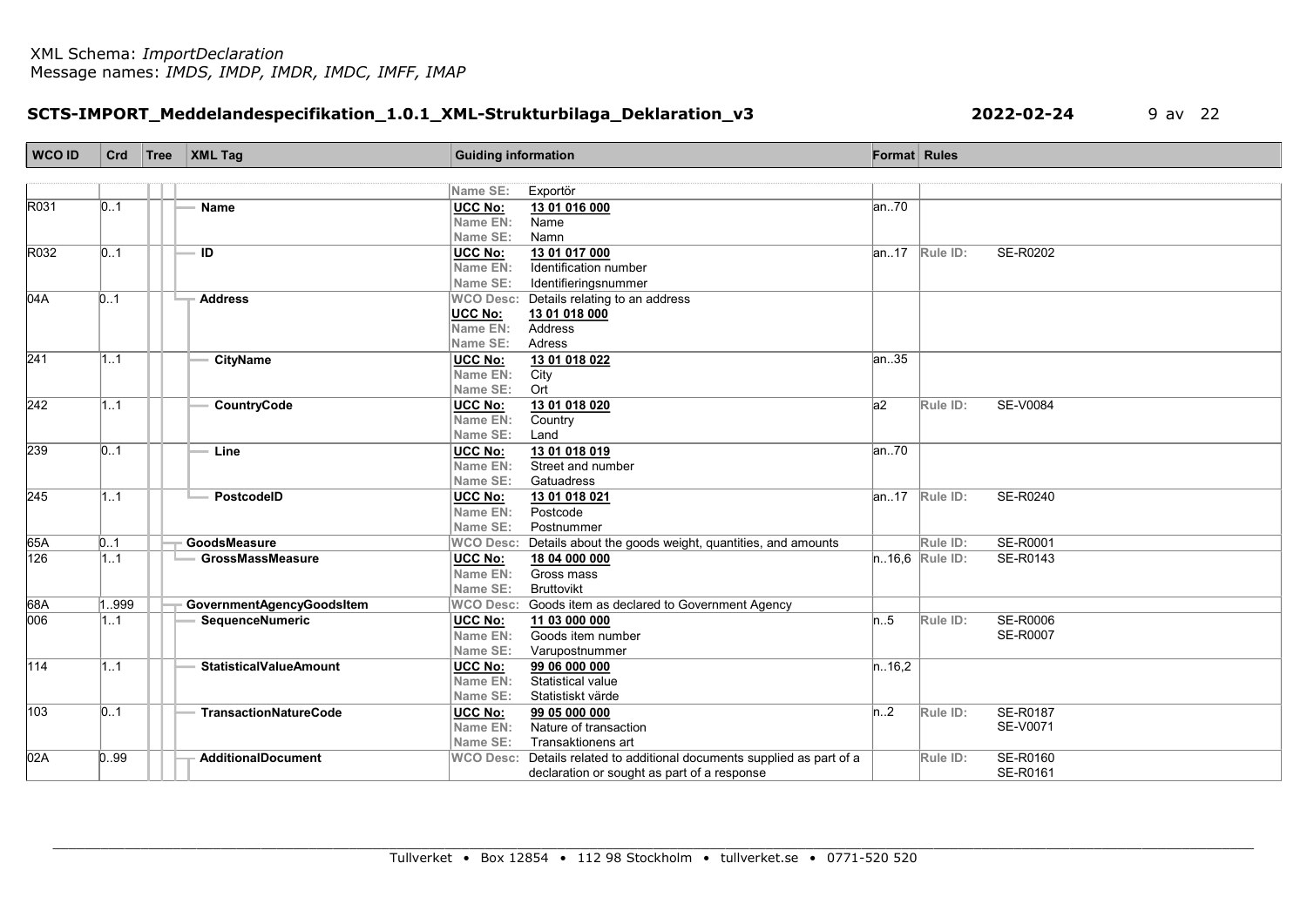### SCTS-IMPORT\_Meddelandespecifikation\_1.0.1\_XML-Strukturbilaga\_Deklaration\_v3 2022-02-24 10 av 22

| WCO ID            | Crd              | Tree | $\vert$ XML Tag          | <b>Guiding information</b> |                                                                                                |        | Format Rules       |                      |
|-------------------|------------------|------|--------------------------|----------------------------|------------------------------------------------------------------------------------------------|--------|--------------------|----------------------|
|                   |                  |      |                          |                            |                                                                                                |        |                    |                      |
|                   |                  |      |                          | UCC No:                    | 12 03 000 000                                                                                  |        |                    | SE-R0257             |
|                   |                  |      |                          | Name EN:                   | Supporting document                                                                            |        |                    | SE-R0276             |
|                   |                  |      |                          | Name SE:                   | Styrkande handling                                                                             |        |                    |                      |
| 276               | 0.1              |      | <b>EffectiveDateTime</b> |                            | WCO Desc: The effective date of the document (e.g. license, visa, permit, an19<br>certificate) |        |                    |                      |
|                   |                  |      |                          | <b>UCC No:</b>             | 12 03 011 000                                                                                  |        |                    |                      |
|                   |                  |      |                          | Name EN:                   | Date of validity                                                                               |        |                    |                      |
|                   |                  |      |                          | Name SE:                   | Giltighetsdatum                                                                                |        |                    |                      |
|                   | 1.1              |      | <b>DateTime</b>          |                            |                                                                                                |        |                    |                      |
| <b>D005</b>       | 0.1              |      | ID                       | UCC No:                    | 12 03 001 000                                                                                  |        | $ an.70 $ Rule ID: | <b>SE-R0060</b>      |
|                   |                  |      |                          | Name EN:                   | Reference number                                                                               |        |                    | SE-R0157             |
|                   |                  |      |                          | Name SE:                   | Referensnummer                                                                                 |        |                    | SE-R0158             |
|                   |                  |      |                          |                            |                                                                                                |        |                    | SE-R0201             |
| <b>D006</b>       | 1.1              |      | <b>TypeCode</b>          | UCC No:                    | 12 03 002 000                                                                                  | an4    | Rule ID:           | <b>SE-R0147</b>      |
|                   |                  |      |                          | Name EN:                   | Type                                                                                           |        |                    | SE-R0148             |
|                   |                  |      |                          | Name SE:                   | Typ                                                                                            |        |                    | SE-R0149             |
|                   |                  |      |                          |                            |                                                                                                |        |                    | SE-R0264             |
|                   |                  |      |                          |                            |                                                                                                |        |                    | SE-R0270             |
|                   |                  |      |                          |                            |                                                                                                |        |                    | SE-R0273<br>SE-R0277 |
|                   |                  |      |                          |                            |                                                                                                |        |                    | SE-V0011             |
| SE-203            | $\vert 01 \vert$ |      | LineNumeric              | <b>UCC No:</b>             | 12 03 013 000                                                                                  | n.5    |                    |                      |
|                   |                  |      |                          | Name EN:                   | Document line item number                                                                      |        |                    |                      |
|                   |                  |      |                          | Name SE:                   | Dokumentradens varupostnummer                                                                  |        |                    |                      |
| 17B               | $\vert 01 \vert$ |      | <b>Submitter</b>         |                            | WCO Desc: Details related to the submitter of written or electronic                            |        |                    |                      |
|                   |                  |      |                          |                            | documentation                                                                                  |        |                    |                      |
| R058              | 1.1              |      | Name                     | <b>UCC No:</b>             | 12 03 010 000                                                                                  | an.70  |                    |                      |
|                   |                  |      |                          | Name EN:                   | <b>Issuing Authority name</b>                                                                  |        |                    |                      |
|                   |                  |      |                          | Name SE:                   | Utfärdande myndighets namn                                                                     |        |                    |                      |
| $\frac{22C}{502}$ | 0.99             |      | WriteOff                 |                            | WCO Desc: Details needed to write-off documents                                                |        | Rule ID:           | SE-R0179             |
|                   | $\vert 01 \vert$ |      | <b>QuantityQuantity</b>  | <b>UCC No:</b>             | 12 03 006 000                                                                                  | n.16,6 |                    |                      |
|                   |                  |      |                          | Name EN:                   | Quantity                                                                                       |        |                    |                      |
|                   |                  |      |                          | Name SE:                   | Kvantitet                                                                                      |        |                    |                      |
|                   |                  |      | - unitCode               | <b>UCC No:</b>             | 12 03 005 000                                                                                  |        | Rule ID:           | <b>SE-V0074</b>      |
|                   |                  |      |                          | Name EN:                   | Measurement unit and qualifier                                                                 |        |                    |                      |
|                   |                  |      |                          | Name SE:                   | Beräkningsenhet                                                                                |        |                    |                      |
| 503               | 01               |      | <b>AmountAmount</b>      | UCC No:                    | 12 03 014 000                                                                                  | n.16,2 |                    |                      |
|                   |                  |      |                          | Name EN:                   | Amount                                                                                         |        |                    |                      |
|                   |                  |      |                          | Name SE:                   | Belopp                                                                                         |        |                    |                      |
|                   |                  |      | currencyID               | <b>UCC No:</b>             | 12 03 012 000                                                                                  |        | Rule ID:           | <b>SE-V0072</b>      |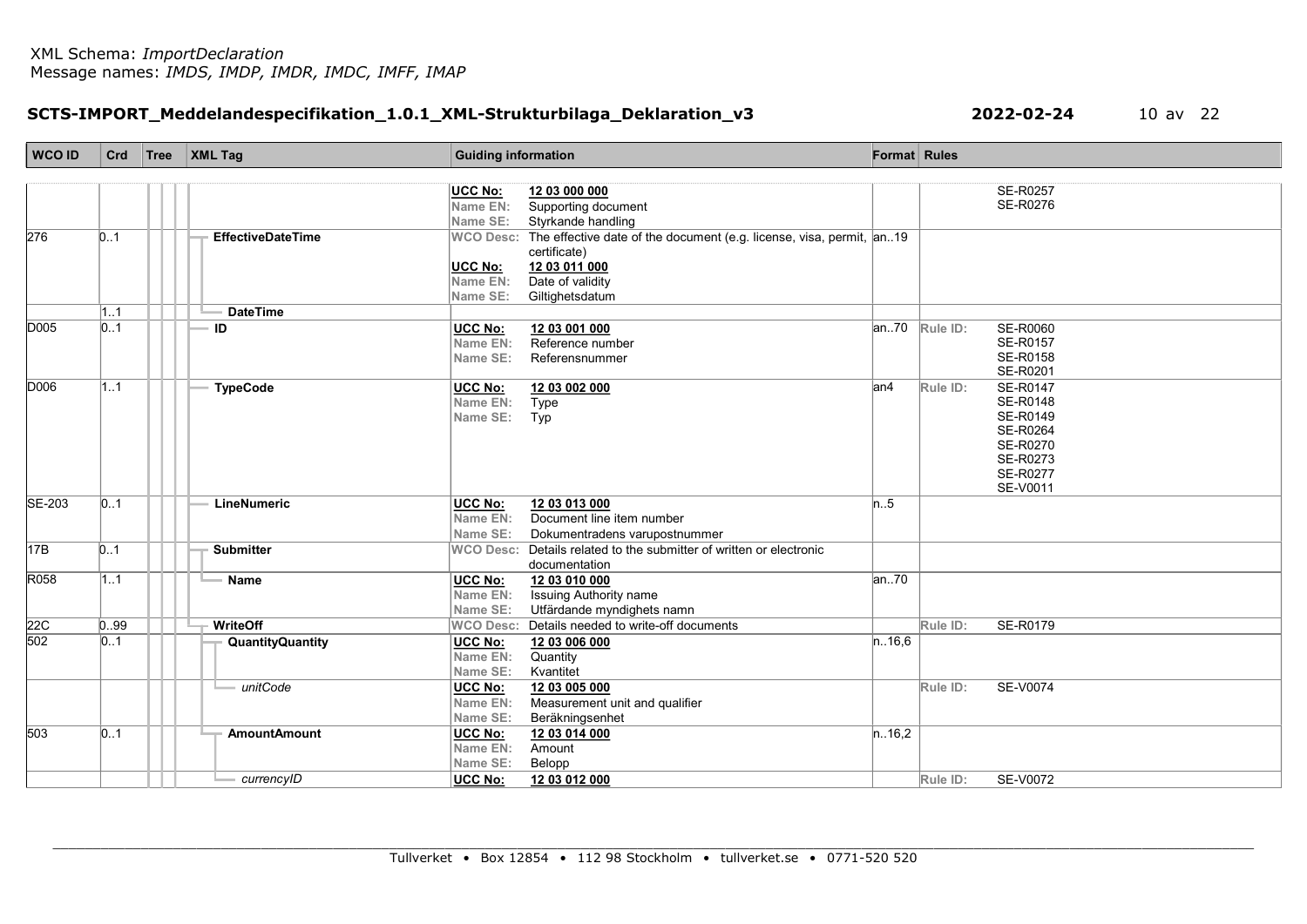# SCTS-IMPORT\_Meddelandespecifikation\_1.0.1\_XML-Strukturbilaga\_Deklaration\_v3 2022-02-24 11 av 22

| <b>WCO ID</b>    | Crd  | Tree | $\vert$ XML Tag                  | <b>Guiding information</b> |                                                                       | <b>Format</b> Rules |                    |                 |
|------------------|------|------|----------------------------------|----------------------------|-----------------------------------------------------------------------|---------------------|--------------------|-----------------|
|                  |      |      |                                  |                            |                                                                       |                     |                    |                 |
|                  |      |      |                                  | Name EN:                   | Currency                                                              |                     |                    |                 |
|                  |      |      |                                  | Name SE:                   | Valuta                                                                |                     |                    |                 |
| 03A              | 0.99 |      | AdditionalInformation            |                            | WCO Desc: Special request to government from declarant to take or not |                     |                    |                 |
|                  |      |      |                                  |                            | to take action                                                        |                     |                    |                 |
|                  |      |      |                                  | <b>UCC No:</b>             | 12 02 000 000                                                         |                     |                    |                 |
|                  |      |      |                                  | Name EN:                   | Additional information                                                |                     |                    |                 |
|                  |      |      |                                  | Name SE:                   | Ytterligare uppgifter                                                 |                     |                    |                 |
| 226              | 01   |      | <b>StatementCode</b>             | UCC No:                    | 12 02 008 000                                                         | lan5                | Rule ID:           | <b>SE-R0096</b> |
|                  |      |      |                                  | Name EN:                   | Code                                                                  |                     |                    | SE-R0232        |
|                  |      |      |                                  | Name SE:                   | Kod                                                                   |                     |                    | <b>SE-R0274</b> |
|                  |      |      |                                  |                            |                                                                       |                     |                    | SE-R0283        |
|                  |      |      |                                  |                            |                                                                       |                     |                    | SE-V0013        |
| 225              | 0.1  |      | <b>StatementDescription</b>      | <b>UCC No:</b>             | 12 02 009 000                                                         | an512               |                    |                 |
|                  |      |      |                                  | Name EN:                   | Text                                                                  |                     |                    |                 |
|                  |      |      |                                  | Name SE:                   | Text                                                                  |                     |                    |                 |
| 16C              | 0.99 |      | <b>AEOMutualRecognitionParty</b> | <b>WCO Desc:</b>           | Details identifying the role of the further parties in the supply     |                     | Rule ID:           | SE-R0142        |
|                  |      |      |                                  |                            | chain having obtained a trusted trader certificate but                |                     |                    |                 |
|                  |      |      |                                  |                            | otherwise not being identified in the declarations (e.g.              |                     |                    |                 |
|                  |      |      |                                  |                            | warehouse keeper, freight forwarder)                                  |                     |                    |                 |
|                  |      |      |                                  | <b>UCC No:</b>             | 13 14 000 000                                                         |                     |                    |                 |
|                  |      |      |                                  | Name EN:                   | Additional supply chain actor                                         |                     |                    |                 |
|                  |      |      |                                  | Name SE:                   | Ytterligare aktör i leveranskedjan                                    |                     |                    |                 |
| R <sub>143</sub> | 1.1  |      | ID                               | UCC No:                    | 13 14 017 000                                                         |                     | $ an.17 $ Rule ID: | <b>SE-R0062</b> |
|                  |      |      |                                  | Name EN:                   | Identifier                                                            |                     |                    | <b>SE-R0118</b> |
|                  |      |      |                                  | Name SE:                   | Identifierare                                                         |                     |                    |                 |
| R005             | 1.1  |      | <b>RoleCode</b>                  | <b>UCC No:</b>             | 13 14 031 000                                                         | a.3                 | Rule ID:           | SE-V0060        |
|                  |      |      |                                  | Name EN:                   | Role                                                                  |                     |                    |                 |
|                  |      |      |                                  | Name SE:                   | Roll                                                                  |                     |                    |                 |
| 16A              | 0.1  |      | <b>Buyer</b>                     | <b>WCO Desc:</b>           | Name and address details of the party to which merchandise            |                     | Rule ID:           | SE-R0140        |
|                  |      |      |                                  |                            | or services are sold                                                  |                     |                    | SE-R0205        |
|                  |      |      |                                  | <b>UCC No:</b>             | 13 09 000 000                                                         |                     |                    |                 |
|                  |      |      |                                  | Name EN:                   | Buyer                                                                 |                     |                    |                 |
|                  |      |      |                                  | Name SE:                   | Köpare                                                                |                     |                    |                 |
| R009             | 01   |      | <b>Name</b>                      | <b>UCC No:</b>             | 13 09 016 000                                                         | an70                |                    |                 |
|                  |      |      |                                  | Name EN:                   | Name                                                                  |                     |                    |                 |
|                  |      |      |                                  | Name SE:                   | Namn                                                                  |                     |                    |                 |
| R010             | 01   |      | ID                               | <b>UCC No:</b>             | 13 09 017 000                                                         |                     | $ an17 $ Rule ID:  | SE-R0202        |
|                  |      |      |                                  | Name EN:                   | Identification number                                                 |                     |                    |                 |
|                  |      |      |                                  | Name SE:                   | Identifieringsnummer                                                  |                     |                    |                 |
| 04A              | 0.1  |      | <b>Address</b>                   |                            | WCO Desc: Details relating to an address                              |                     |                    |                 |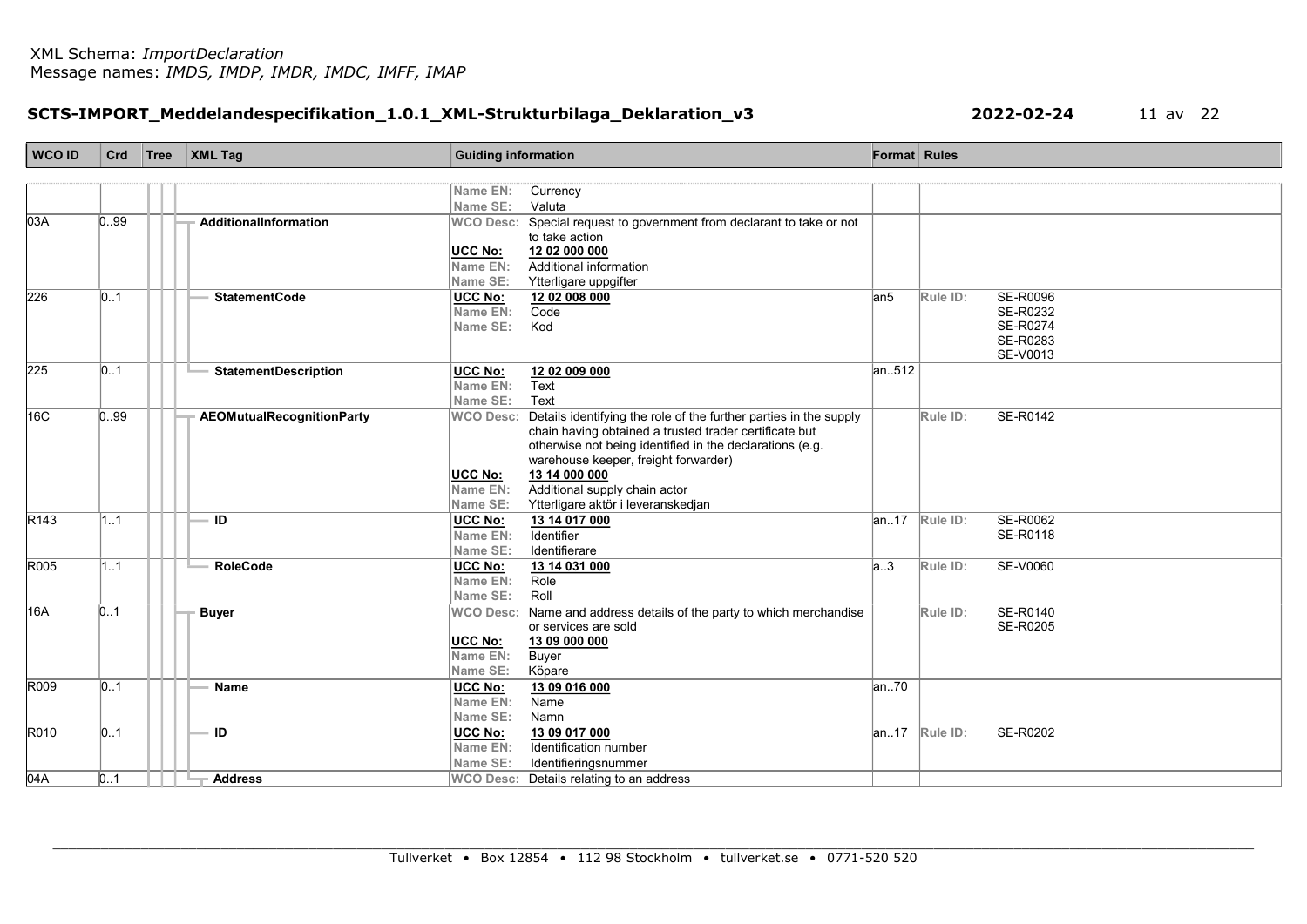# SCTS-IMPORT\_Meddelandespecifikation\_1.0.1\_XML-Strukturbilaga\_Deklaration\_v3 2022-02-24 12 av 22

| <b>WCO ID</b> | Crd              | Tree | $\vert$ XML Tag       | <b>Guiding information</b>                                                    | Format Rules |                                         |
|---------------|------------------|------|-----------------------|-------------------------------------------------------------------------------|--------------|-----------------------------------------|
|               |                  |      |                       |                                                                               |              |                                         |
|               |                  |      |                       | <b>UCC No:</b><br>13 09 018 000                                               |              |                                         |
|               |                  |      |                       | <b>Address</b><br>Name EN:                                                    |              |                                         |
| 241           |                  |      | <b>CityName</b>       | Name SE:<br>Adress                                                            | an. 35       |                                         |
|               | 11               |      |                       | <b>UCC No:</b><br>13 09 018 022<br>Name EN:<br>City                           |              |                                         |
|               |                  |      |                       | Name SE:<br>Ort                                                               |              |                                         |
| 242           | 11               |      | CountryCode           | <b>UCC No:</b><br>13 09 018 020                                               | a2           | <b>SE-V0084</b><br>Rule ID:             |
|               |                  |      |                       | Name EN:<br>Country                                                           |              |                                         |
|               |                  |      |                       | Name SE:<br>Land                                                              |              |                                         |
| 239           | $\vert 01 \vert$ |      | Line                  | 13 09 018 019<br><b>UCC No:</b>                                               | an.70        |                                         |
|               |                  |      |                       | Name EN:<br>Street and number                                                 |              |                                         |
|               |                  |      |                       | Name SE:<br>Gatuadress                                                        |              |                                         |
| 245           | 1.1              |      | PostcodelD            | UCC No:<br>13 09 018 021<br>Postcode                                          |              | $\overline{an.}17$ Rule ID:<br>SE-R0240 |
|               |                  |      |                       | Name EN:<br>Name SE:<br>Postnummer                                            |              |                                         |
| 23A           | 11               |      | <b>Commodity</b>      | WCO Desc: Details about the properties of the goods                           |              | SE-R0072<br>Rule ID:                    |
|               |                  |      |                       |                                                                               |              | SE-R0073                                |
|               |                  |      |                       |                                                                               |              | SE-R0074                                |
|               |                  |      |                       |                                                                               |              | SE-R0075                                |
|               |                  |      |                       |                                                                               |              | SE-R0076                                |
|               |                  |      |                       |                                                                               |              | SE-R0221<br>SE-R0224                    |
| 137           | 11               |      | <b>Description</b>    | UCC No:<br>18 05 000 000                                                      | an512        |                                         |
|               |                  |      |                       | Name EN:<br>Description of goods                                              |              |                                         |
|               |                  |      |                       | Name SE:<br>Varubeskrivning                                                   |              |                                         |
| 21A           | 1202             |      | <b>Classification</b> | Details about the non-commercial categorization of a<br><b>WCO Desc:</b>      |              | SE-R0171<br>Rule ID:                    |
|               |                  |      |                       | commodity by a standard-setting organization                                  |              | SE-R0225                                |
|               |                  |      |                       |                                                                               |              | SE-R0260                                |
| 145           | 1.1              |      | ١D                    | 18 08 000 000<br>UCC No:                                                      | an18         | <b>SE-R0144</b><br>Rule ID:             |
|               |                  |      |                       | Name EN:<br>CUS code<br>Name SE:<br>CUS-kod                                   |              | SE-R0145<br>SE-R0146                    |
|               |                  |      |                       | UCC No:<br>18 09 056 000                                                      |              | SE-R0162                                |
|               |                  |      |                       | Harmonized System sub-heading code<br>Name EN:                                |              | SE-R0163                                |
|               |                  |      |                       | Name SE:<br>HS-nummer                                                         |              | SE-R0199                                |
|               |                  |      |                       | <b>UCC No:</b><br>18 09 057 000                                               |              | SE-R0222                                |
|               |                  |      |                       | Commodity code - Combined nomenclature code<br>Name EN:                       |              | SE-V0037                                |
|               |                  |      |                       | Varukod - KN-nummer<br>Name SE:                                               |              | SE-V0045<br>SE-V0046                    |
|               |                  |      |                       | <b>UCC No:</b><br>18 09 058 000                                               |              | SE-V0047                                |
|               |                  |      |                       | Commodity code - TARIC code<br>Name EN:<br>Name SE:<br>Varukod - Taric-nummer |              | SE-V0048                                |
|               |                  |      |                       |                                                                               |              |                                         |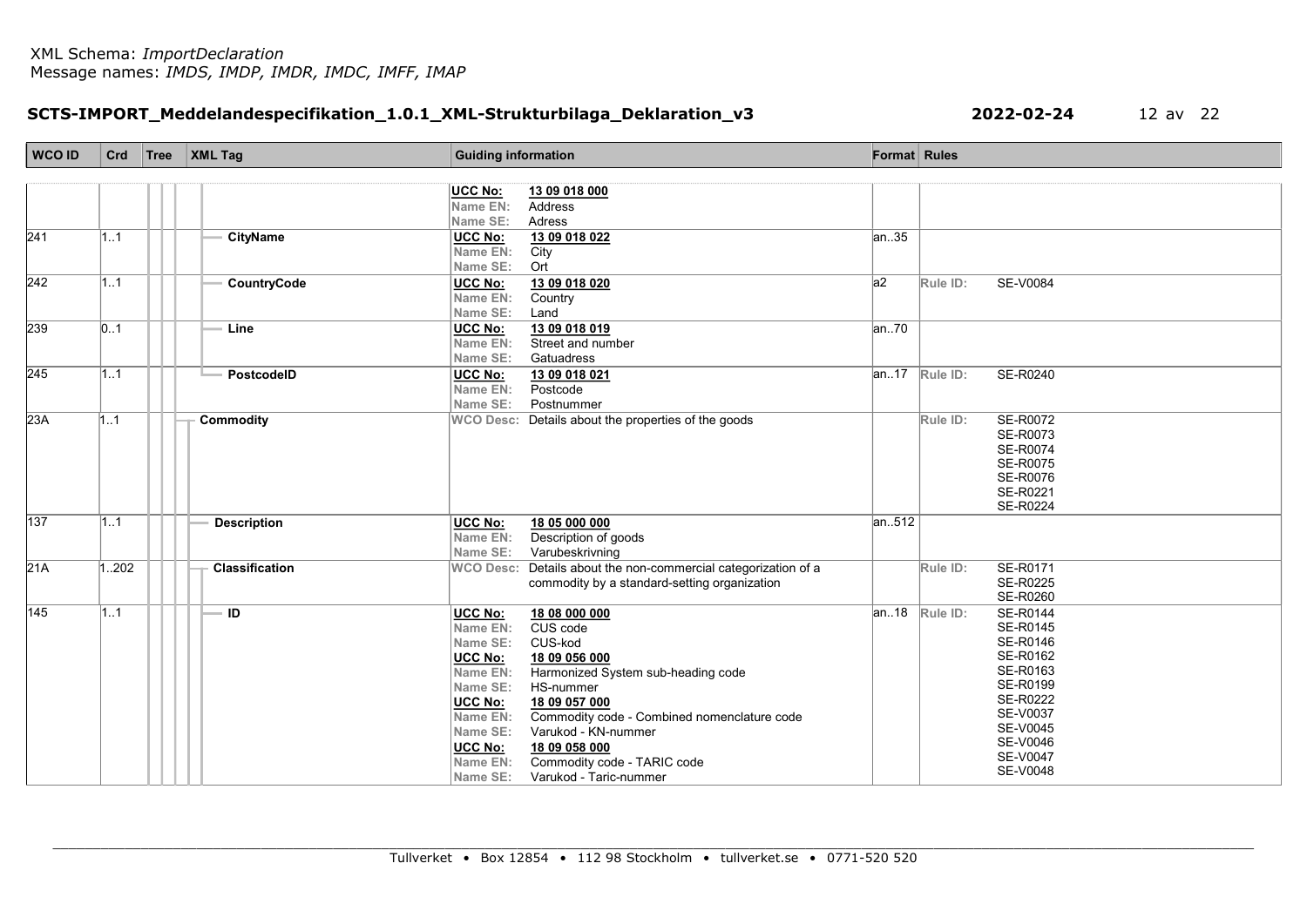# SCTS-IMPORT\_Meddelandespecifikation\_1.0.1\_XML-Strukturbilaga\_Deklaration\_v3 2022-02-24 13 av 22

| WCO ID | Crd  | Tree   XML Tag                 | <b>Guiding information</b>                                                               |         | Format Rules      |                      |
|--------|------|--------------------------------|------------------------------------------------------------------------------------------|---------|-------------------|----------------------|
|        |      |                                |                                                                                          |         |                   |                      |
|        |      |                                | <b>UCC No:</b><br>18 09 059 000                                                          |         |                   | <b>SE-V0078</b>      |
|        |      |                                | Commodity code - TARIC additional code<br>Name EN:                                       |         |                   |                      |
|        |      |                                | Name SE:<br>Varukod - Taric-tilläggsnummer                                               |         |                   |                      |
|        |      |                                | <b>UCC No:</b><br>18 09 060 000<br>Commodity code - National additional code<br>Name EN: |         |                   |                      |
|        |      |                                | Varukod - nationellt tilläggsnummer<br>Name SE:                                          |         |                   |                      |
| 337    | 11   | <b>IdentificationTypeCode</b>  | <b>UCC No:</b><br>M/A                                                                    | an.3    | Rule ID:          | SE-V0014             |
|        |      |                                | Classification qualifier<br>Name EN:                                                     |         |                   |                      |
|        |      |                                | Kvalificerare för klassificering<br>Name SE:                                             |         |                   |                      |
| 50A    | 0.99 | <b>DutyTaxFee</b>              | Calculation one instance one duty, one tax, one fee<br><b>WCO Desc:</b>                  |         | Rule ID:          | SE-R0185             |
|        |      |                                | Comment: Each instance of this class is to be used for a                                 |         |                   | SE-R0186             |
|        |      |                                | single occurence of duty, tax or fee                                                     |         |                   | SE-R0192             |
|        |      |                                | 14 03 000 000<br><b>UCC No:</b>                                                          |         |                   | SE-R0198             |
|        |      |                                | Duties and taxes<br>Name EN:                                                             |         |                   | SE-R0226             |
|        |      |                                | Name SE:<br>Avgifter och skatter                                                         |         |                   | SE-R0229             |
|        |      |                                |                                                                                          |         |                   | SE-R0230             |
| 116    | 0.1  | <b>AdValoremTaxBaseAmount</b>  | UCC No:<br>14 03 040 014                                                                 | n.16,2  |                   |                      |
|        |      |                                | Name EN:<br>Amount                                                                       |         |                   |                      |
|        |      |                                | Name SE:<br>Belopp                                                                       |         |                   |                      |
| 164    | 0.1  | <b>DutyRegimeCode</b>          | UCC No:<br>14 11 000 000                                                                 | $\ln 3$ | Rule ID:          | SE-R0166             |
|        |      |                                | Preference<br>Name EN:                                                                   |         |                   | SE-V0040             |
|        |      |                                | Förmåner<br>Name SE:                                                                     |         |                   |                      |
| 129    | 0.1  | <b>SpecificTaxBaseQuantity</b> | <b>UCC No:</b><br>14 03 040 006                                                          |         | $n.16,6$ Rule ID: | SE-R0197<br>SE-R0235 |
|        |      |                                | Quantity<br>Name EN:<br>Name SE:<br>Kvantitet                                            |         |                   |                      |
|        |      | unitCode                       |                                                                                          |         | Rule ID:          | <b>SE-V0074</b>      |
|        |      |                                | <b>UCC No:</b><br>14 03 040 005<br>Name EN:                                              |         |                   |                      |
|        |      |                                | Measurement unit and qualifier<br>Name SE:<br>Beräkningsenhet                            |         |                   |                      |
| 115    | 0.1  | <b>TaxRateNumeric</b>          | UCC No:<br>14 03 040 041                                                                 |         | $n.17,3$ Rule ID: | SE-R0196             |
|        |      |                                | Tax rate<br>Name EN:                                                                     |         |                   |                      |
|        |      |                                | Name SE:<br>Avgiftssats                                                                  |         |                   |                      |
| 113    | 01   | <b>TypeCode</b>                | <b>UCC No:</b><br>14 03 039 000                                                          | an3     | Rule ID:          | SE-R0167             |
|        |      |                                | Name EN:<br>Tax type                                                                     |         |                   | SE-R0193             |
|        |      |                                | Name SE:<br>Slag av avgift                                                               |         |                   | SE-R0263             |
|        |      |                                |                                                                                          |         |                   | SE-R0278             |
|        |      |                                |                                                                                          |         |                   | SE-R0284             |
|        |      |                                |                                                                                          |         |                   | SE-R0285             |
|        |      |                                |                                                                                          |         |                   | SE-V0073             |
| 401    | 0.1  | QuotaOrderID                   | <b>UCC No:</b><br>99 01 000 000                                                          | lan6    | Rule ID:          | SE-R0154             |
|        |      |                                | Name EN:<br>Quota order number                                                           |         |                   | SE-R0155             |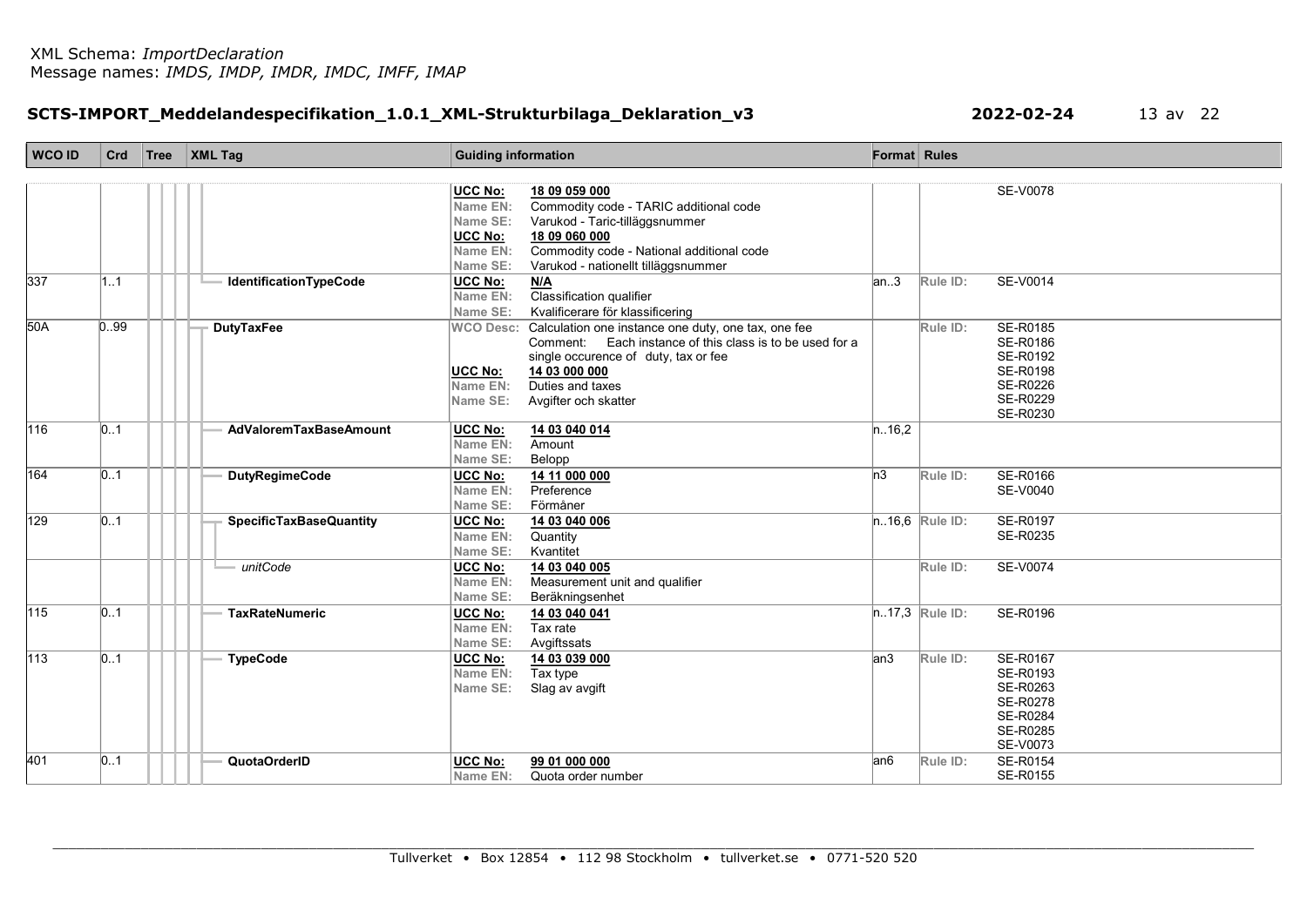# SCTS-IMPORT\_Meddelandespecifikation\_1.0.1\_XML-Strukturbilaga\_Deklaration\_v3 2022-02-24 14 av 22

| <b>WCO ID</b>    | Crd              | Tree | <b>XML Tag</b>          | <b>Guiding information</b>                                                                                                                                                                                                                        |        | <b>Format</b> Rules                                      |
|------------------|------------------|------|-------------------------|---------------------------------------------------------------------------------------------------------------------------------------------------------------------------------------------------------------------------------------------------|--------|----------------------------------------------------------|
|                  |                  |      |                         | Kvotens löpnummer<br>Name SE:                                                                                                                                                                                                                     |        | SE-R0156                                                 |
|                  |                  |      |                         |                                                                                                                                                                                                                                                   |        | SE-R0164<br>SE-R0165                                     |
| 94A              | 0.1              |      | Payment                 | WCO Desc: Information about payment details                                                                                                                                                                                                       |        |                                                          |
| 107              | 1.1              |      | <b>MethodCode</b>       | <b>UCC No:</b><br>14 03 038 000<br>Method of payment<br>Name EN:<br>Name SE:<br>Betalningsmetod                                                                                                                                                   | la1    | SE-R0250<br>Rule ID:<br>SE-R0253<br>SE-R0269<br>SE-R0287 |
| 65A              | 0.1              |      | GoodsMeasure            | WCO Desc: Details about the goods weight, quantities, and amounts                                                                                                                                                                                 |        |                                                          |
| 126              | 01               |      | <b>GrossMassMeasure</b> | <b>UCC No:</b><br>18 04 000 000<br>Gross mass<br>Name EN:<br>Name SE:<br>Bruttovikt                                                                                                                                                               |        | $n.16,6$ Rule ID:<br>SE-R0001<br>SE-R0143                |
| 128              | 0.1              |      | NetNetWeightMeasure     | <b>UCC No:</b><br>18 01 000 000<br>Net mass<br>Name EN:<br>Nettovikt<br>Name SE:                                                                                                                                                                  |        | $n.16,6$ Rule ID:<br>SE-R0219                            |
| 130              | 0.1              |      | <b>TariffQuantity</b>   | <b>UCC No:</b><br>18 02 000 000<br>Supplementary units<br>Name EN:<br>Name SE:<br>Extra mängdenheter                                                                                                                                              |        | SE-R0153<br>$n.16,6$ Rule ID:<br>SE-R0279                |
| 79A              | 0.1              |      | <b>InvoiceLine</b>      | WCO Desc: Information relating to the line item of an invoice                                                                                                                                                                                     |        |                                                          |
| 112              | 11               |      | <b>ItemChargeAmount</b> | <b>UCC No:</b><br>14 08 000 000<br>Name EN:<br>Item amount invoiced<br>Name SE:<br>Varupostens fakturerade belopp                                                                                                                                 | n.16,2 |                                                          |
| 30A              | 0.1              |      | Consignor               | WCO Desc: Name and address details of the party which, by contract<br>with a carrier, consigns or sends goods with the carrier, or<br>has them conveyed by him<br>13 01 000 000<br><b>UCC No:</b><br>Name EN:<br>Exporter<br>Name SE:<br>Exportör |        | SE-R0138<br>Rule ID:<br>SE-R0203                         |
| R020             | 0.1              |      | Name                    | UCC No:<br>13 01 016 000<br>Name EN:<br>Name<br>Name SE:<br>Namn                                                                                                                                                                                  | an70   |                                                          |
| R021             | $\vert 01 \vert$ |      | ID                      | <b>UCC No:</b><br>13 01 017 000<br>Name EN:<br>Identification number<br>Name SE:<br>Identifieringsnummer                                                                                                                                          |        | SE-R0202<br>$ an17 $ Rule ID:                            |
| 04A              | 0.1              |      | <b>Address</b>          | WCO Desc: Details relating to an address<br><b>UCC No:</b><br>13 01 018 000<br>Address<br>Name EN:<br>Name SE:<br>Adress                                                                                                                          |        |                                                          |
| $\overline{241}$ | 1.1              |      | <b>CityName</b>         | UCC No:<br>13 01 018 022                                                                                                                                                                                                                          | lan35  |                                                          |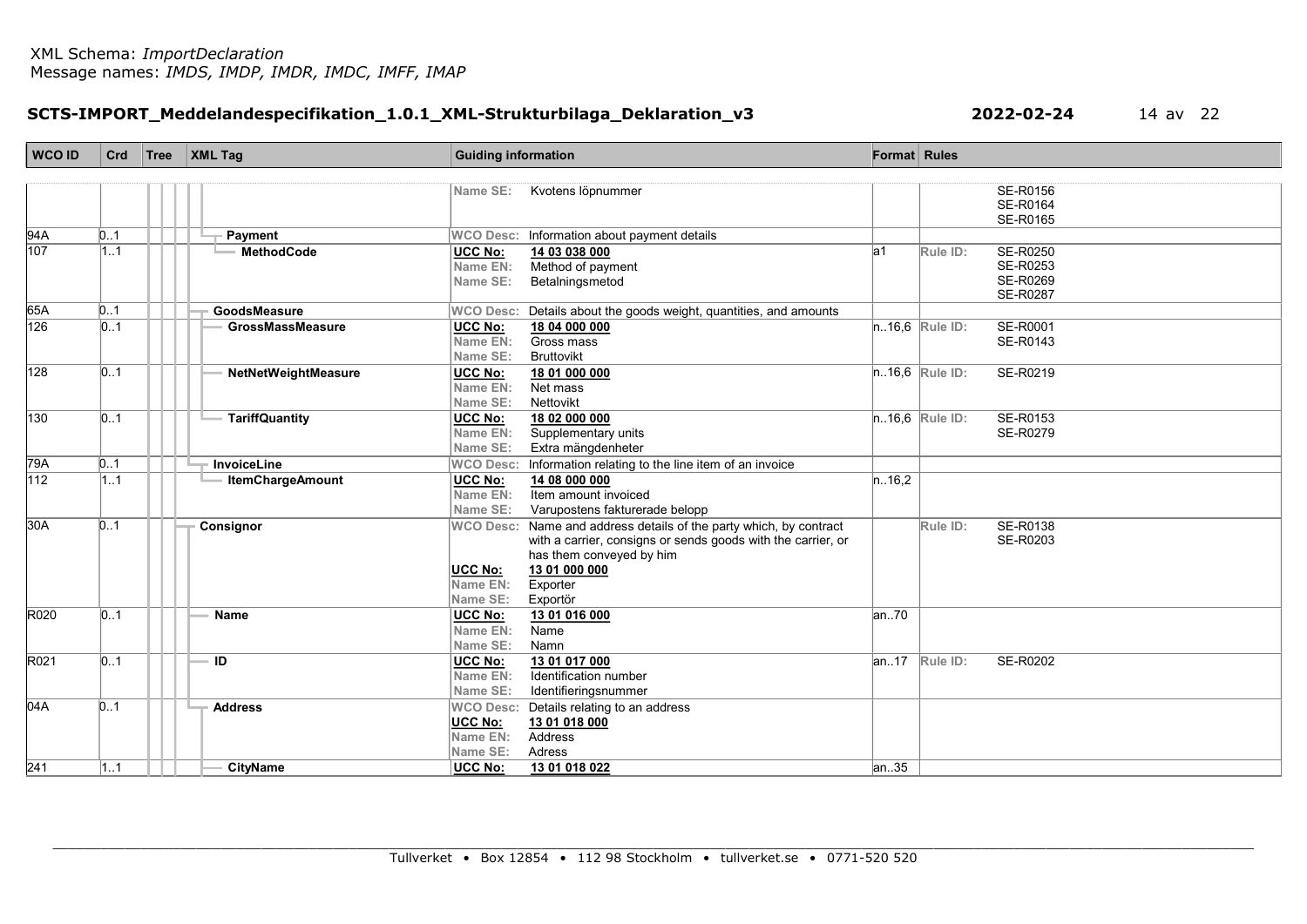# SCTS-IMPORT\_Meddelandespecifikation\_1.0.1\_XML-Strukturbilaga\_Deklaration\_v3 2022-02-24 15 av 22

| WCO ID                  | Crd        | Tree | $\vert$ XML Tag                   | <b>Guiding information</b> |                                                                              | <b>Format</b> Rules |                    |                             |
|-------------------------|------------|------|-----------------------------------|----------------------------|------------------------------------------------------------------------------|---------------------|--------------------|-----------------------------|
|                         |            |      |                                   |                            |                                                                              |                     |                    |                             |
|                         |            |      |                                   | Name EN:                   | City                                                                         |                     |                    |                             |
|                         |            |      |                                   | Name SE:                   | Ort                                                                          |                     |                    |                             |
| 242                     | 1.1        |      | CountryCode                       | UCC No:                    | 13 01 018 020                                                                | a2                  | Rule ID:           | <b>SE-V0084</b>             |
|                         |            |      |                                   | Name EN:                   | Country                                                                      |                     |                    |                             |
|                         |            |      |                                   | Name SE:                   | Land                                                                         |                     |                    |                             |
| 239                     | 0.1        |      | Line                              | <b>UCC No:</b>             | 13 01 018 019                                                                | an.70               |                    |                             |
|                         |            |      |                                   | Name EN:                   | Street and number                                                            |                     |                    |                             |
|                         |            |      |                                   | Name SE:                   | Gatuadress                                                                   |                     |                    |                             |
| 245                     | 11         |      | PostcodelD                        | <b>UCC No:</b>             | 13 01 018 021                                                                |                     | $ an.17 $ Rule ID: | SE-R0240                    |
|                         |            |      |                                   | Name EN:                   | Postcode                                                                     |                     |                    |                             |
|                         |            |      |                                   | Name SE:                   | Postnummer                                                                   |                     |                    |                             |
| 41A<br>$\overline{122}$ | 0.1        |      | <b>CustomsValuation</b>           | <b>WCO Desc:</b>           | Valuation details applying to the shipment                                   |                     |                    |                             |
|                         | $\vert$ 01 |      | <b>MethodCode</b>                 | UCC No:                    | 14 10 000 000<br>Valuation method                                            | ln1                 | Rule ID:           | SE-R0219<br><b>SE-V0067</b> |
|                         |            |      |                                   | Name EN:<br>Name SE:       |                                                                              |                     |                    |                             |
| 58B                     | 0.99       |      | ChargeDeduction                   | <b>WCO Desc:</b>           | Värderingsmetod<br>Details of the charges and deductions relevant to Customs |                     |                    |                             |
|                         |            |      |                                   |                            | value, such as international freight, insurance, and post                    |                     |                    |                             |
|                         |            |      |                                   |                            | importation charges for construction, erection, etc.                         |                     |                    |                             |
|                         |            |      |                                   | <b>UCC No:</b>             | 14 04 000 000                                                                |                     |                    |                             |
|                         |            |      |                                   | Name EN:                   | Additions and deductions                                                     |                     |                    |                             |
|                         |            |      |                                   | Name SE:                   | Tillägg och avdrag                                                           |                     |                    |                             |
| 371                     | 1.1        |      | ChargesTypeCode                   | UCC No:                    | 14 04 008 000                                                                | a2                  | Rule ID:           | SE-V0065                    |
|                         |            |      |                                   | Name EN:                   | Code                                                                         |                     |                    |                             |
|                         |            |      |                                   | Name SE:                   | Kod                                                                          |                     |                    |                             |
| 181                     | 1.1        |      | <b>OtherChargeDeductionAmount</b> | UCC No:                    | 14 04 014 000                                                                | n.16,2              |                    |                             |
|                         |            |      |                                   | Name EN:                   | Amount                                                                       |                     |                    |                             |
|                         |            |      |                                   | Name SE:                   | Belopp                                                                       |                     |                    |                             |
| 99B                     | 0.1        |      | <b>Destination</b>                |                            | WCO Desc: Details related to the country of destination                      |                     | Rule ID:           | <b>SE-R0044</b>             |
|                         |            |      |                                   |                            |                                                                              |                     |                    | <b>SE-R0259</b>             |
| 465                     | 1.1        |      | CountryCode                       | UCC No:                    | 16 03 000 000                                                                | a2                  | Rule ID:           | SE-V0086                    |
|                         |            |      |                                   | Name EN:                   | Country of destination                                                       |                     |                    |                             |
|                         |            |      |                                   | Name SE:                   | Destinationsland                                                             |                     |                    |                             |
| 55B                     | 0.99       |      | <b>DomesticDutyTaxParty</b>       |                            | WCO Desc: Party responsible for the national VAT or Goods & Services         |                     | Rule ID:           | SE-R0181                    |
|                         |            |      |                                   |                            | Tax                                                                          |                     |                    | SE-R0183                    |
|                         |            |      |                                   | <b>UCC No:</b>             | 13 16 000 000                                                                |                     |                    |                             |
|                         |            |      |                                   | Name EN:                   | Additional fiscal references                                                 |                     |                    |                             |
|                         |            |      |                                   | Name SE:                   | Ytterligare skatterelaterade referensuppgifter                               |                     |                    |                             |
| R119                    | 1.1        |      | ID                                | <b>UCC No:</b>             | 13 16 034 000                                                                | an.17               | Rule ID:           | SE-R0182                    |
|                         |            |      |                                   | Name EN:                   | VAT identification number                                                    |                     |                    | SE-R0275                    |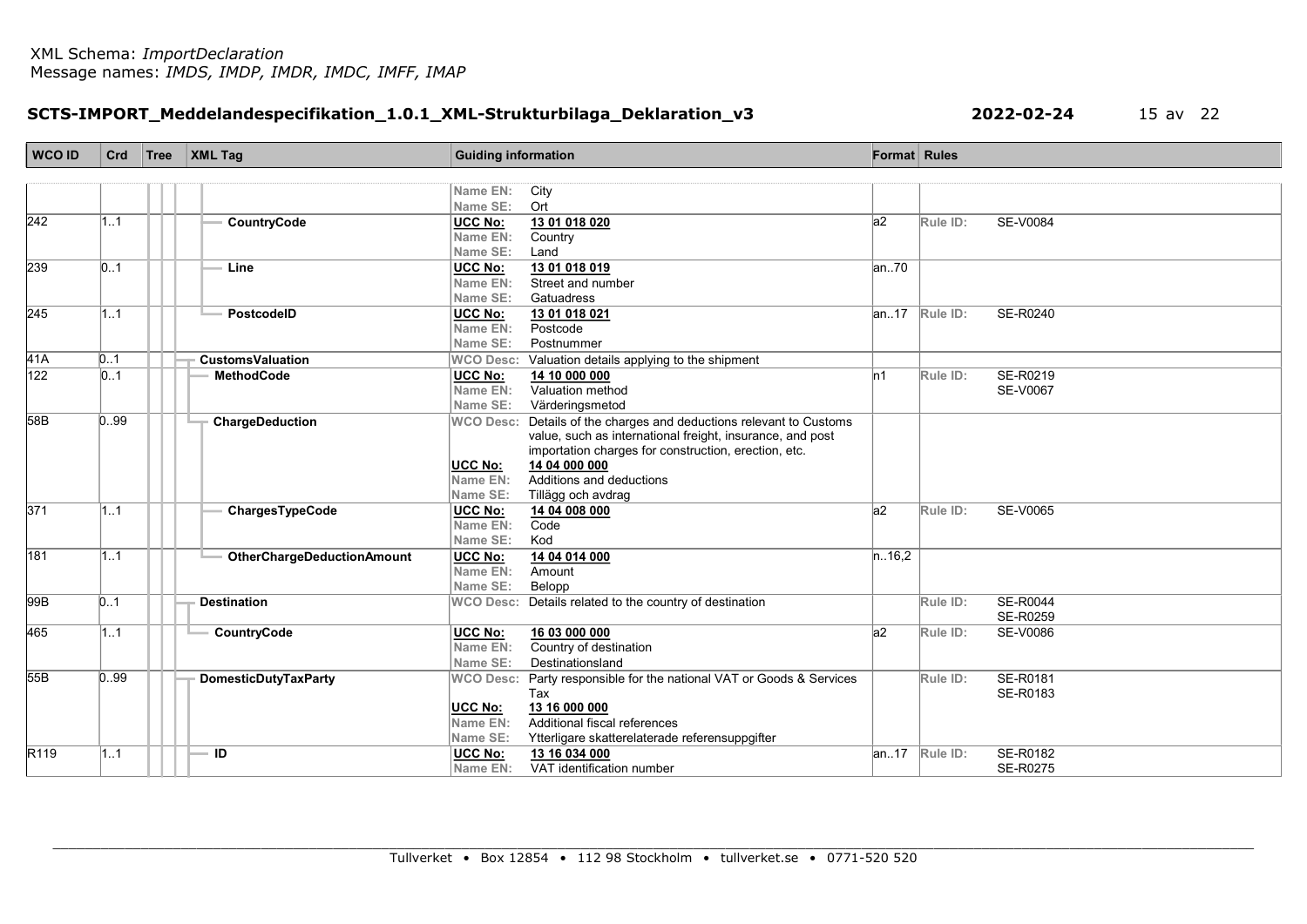# SCTS-IMPORT\_Meddelandespecifikation\_1.0.1\_XML-Strukturbilaga\_Deklaration\_v3 2022-02-24 16 av 22

| <b>WCO ID</b> | Crd              | Tree | <b>XML Tag</b>             | <b>Guiding information</b> |                                                             | <b>Format</b> Rules |          |                      |
|---------------|------------------|------|----------------------------|----------------------------|-------------------------------------------------------------|---------------------|----------|----------------------|
|               |                  |      |                            |                            |                                                             |                     |          |                      |
|               |                  |      |                            | Name SE:                   | Registreringsnummer för mervärdesskatt                      |                     |          |                      |
| R005          | 1.1              |      | <b>RoleCode</b>            | <b>UCC No:</b>             | 13 16 031 000                                               | lan3                | Rule ID: | SE-R0257             |
|               |                  |      |                            | Name EN:                   | Role                                                        |                     |          | SE-V0068             |
|               |                  |      |                            | Name SE:                   | Roll                                                        |                     |          |                      |
| 95B           | 0.1              |      | <b>ExportCountry</b>       | <b>WCO Desc:</b>           | Details related to the export country                       |                     | Rule ID: | <b>SE-R0045</b>      |
| 062           | 1.1              |      | ID                         | <b>UCC No:</b>             | 16 06 000 000                                               | a2                  | Rule ID: | <b>SE-V0084</b>      |
|               |                  |      |                            | Name EN:                   | Country of dispatch                                         |                     |          |                      |
|               |                  |      |                            | Name SE:                   | Avsändningsland                                             |                     |          |                      |
| 70A           | .100             |      | <b>GovernmentProcedure</b> | <b>WCO Desc:</b>           | Details about the current and previous government procedure |                     | Rule ID: | SE-R0063             |
|               |                  |      |                            | <b>UCC No:</b>             | 11 09 000 000                                               |                     |          | SE-R0242             |
|               |                  |      |                            | Name EN:                   | Procedure                                                   |                     |          | SE-R0246             |
|               |                  |      |                            | Name SE:                   | Förfarande                                                  |                     |          |                      |
| 166           | 01               |      | <b>CurrentCode</b>         | <b>UCC No:</b>             | 11 09 001 000                                               | an2                 | Rule ID: | SE-R0257             |
|               |                  |      |                            | Name EN:                   | Requested procedure                                         |                     |          | SE-V0050             |
|               |                  |      |                            | Name SE:                   | Begärt förfarande                                           |                     |          |                      |
| 161           | 01               |      | <b>PreviousCode</b>        | <b>UCC No:</b>             | 11 09 002 000                                               | an2                 | Rule ID: | SE-V0050             |
|               |                  |      |                            | Name EN:                   | Previous procedure                                          |                     |          |                      |
|               |                  |      |                            | Name SE:                   | Föregående förfarande                                       |                     |          |                      |
| <b>SE-??</b>  | $\vert 01 \vert$ |      | <b>AdditionalCode</b>      | <b>UCC No:</b>             | 11 10 000 000                                               | lan3                | Rule ID: | <b>SE-R0096</b>      |
|               |                  |      |                            | Name EN:                   | Additional procedure                                        |                     |          | SE-R0170             |
|               |                  |      |                            | Name SE:                   | Ytterligare förfarande                                      |                     |          | SE-R0171             |
|               |                  |      |                            |                            |                                                             |                     |          | SE-R0172             |
|               |                  |      |                            |                            |                                                             |                     |          | SE-R0230             |
|               |                  |      |                            |                            |                                                             |                     |          | SE-R0272<br>SE-R0286 |
|               |                  |      |                            |                            |                                                             |                     |          | SE-R0292             |
|               |                  |      |                            |                            |                                                             |                     |          | <b>SE-V0069</b>      |
| 92A           | 1.2              |      | Origin                     |                            | WCO Desc: Details about the origin of the goods             |                     | Rule ID: | SE-R0200             |
|               |                  |      |                            |                            |                                                             |                     |          | SE-R0217             |
| 063           | 1.1              |      | <b>CountryCode</b>         | <b>UCC No:</b>             | 16 08 000 000                                               | an.4                | Rule ID: | SE-V0076             |
|               |                  |      |                            | Name EN:                   | Country of origin                                           |                     |          |                      |
|               |                  |      |                            | Name SE:                   | Ursprungsland                                               |                     |          |                      |
|               |                  |      |                            | UCC No:                    | 16 09 000 000                                               |                     |          |                      |
|               |                  |      |                            | Name EN:                   | Country of preferential origin                              |                     |          |                      |
|               |                  |      |                            | Name SE:                   | Förmånsursprungsland                                        |                     |          |                      |
| 501           | 1.1              |      | <b>TypeCode</b>            | UCC No:                    | N/A                                                         | ln 1                | Rule ID: | SE-V0053             |
|               |                  |      |                            | Name EN:                   | Type of origin                                              |                     |          |                      |
|               |                  |      |                            | Name SE:                   | Ursprungstyp                                                |                     |          |                      |
| 93A           | 99               |      | Packaging                  | <b>WCO Desc:</b>           | Details related to packaging                                |                     |          |                      |
|               |                  |      |                            | <b>UCC No:</b>             | 18 06 000 000                                               |                     |          |                      |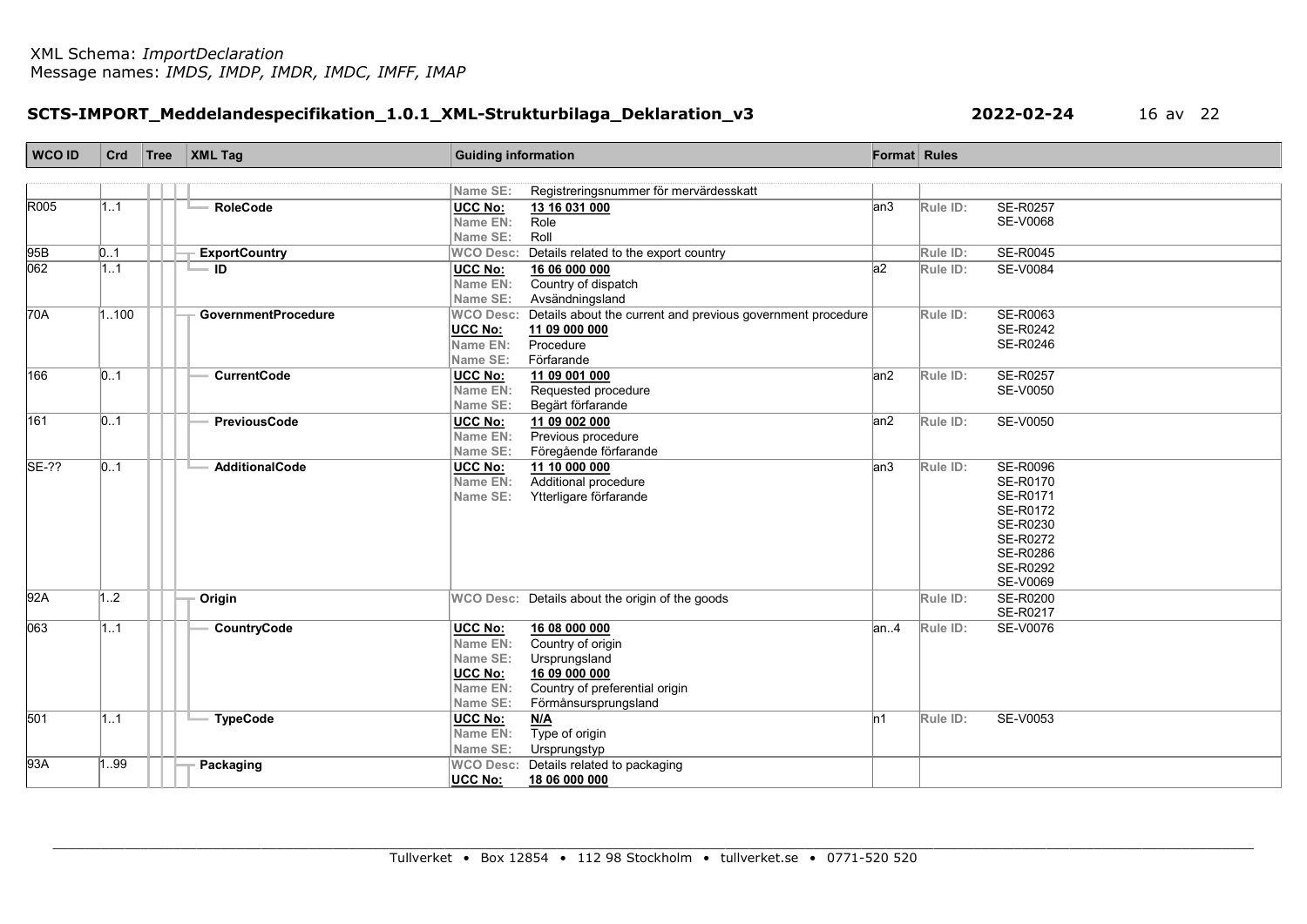# SCTS-IMPORT\_Meddelandespecifikation\_1.0.1\_XML-Strukturbilaga\_Deklaration\_v3 2022-02-24 17 av 22

| WCO ID | Crd               | Tree | $\vert$ XML Tag         | <b>Guiding information</b> |                                                | <b>Format</b> Rules |                     |                 |
|--------|-------------------|------|-------------------------|----------------------------|------------------------------------------------|---------------------|---------------------|-----------------|
|        |                   |      |                         |                            |                                                |                     |                     |                 |
|        |                   |      |                         | Name EN:                   | Packaging                                      |                     |                     |                 |
|        |                   |      |                         | Name SE:                   | Kolliuppgifter                                 |                     |                     |                 |
| 142    | $\vert 0.1 \vert$ |      | <b>MarksNumbersID</b>   | <b>UCC No:</b>             | 18 06 054 000                                  |                     | $ an.512 $ Rule ID: | SE-R0017        |
|        |                   |      |                         | Name EN:                   | Shipping marks                                 |                     |                     |                 |
|        |                   |      |                         | Name SE:                   | Märken                                         |                     |                     |                 |
| 144    | 0.1               |      | <b>QuantityQuantity</b> | UCC No:                    | 18 06 004 000                                  | n.8                 | Rule ID:            | SE-R0019        |
|        |                   |      |                         | Name EN:                   | Number of packages                             |                     |                     | <b>SE-R0098</b> |
|        |                   |      |                         | Name SE:                   | Antal kollin                                   |                     |                     | SE-R0173        |
| 141    | 1.1               |      | <b>TypeCode</b>         | <b>UCC No:</b>             | 18 06 003 000                                  | an2                 | Rule ID:            | SE-V0049        |
|        |                   |      |                         | Name EN:                   | Type of packages                               |                     |                     |                 |
|        |                   |      |                         | Name SE:                   | Kollislag                                      |                     |                     |                 |
| 99A    | 0.99              |      | <b>PreviousDocument</b> | <b>WCO Desc:</b>           | Information relating to the previous document  |                     | Rule ID:            | SE-R0231        |
|        |                   |      |                         | UCC No:                    | 12 01 000 000                                  |                     |                     | SE-R0245        |
|        |                   |      |                         | Name EN:                   | Previous document                              |                     |                     |                 |
|        |                   |      |                         | Name SE:                   | Tidigare dokument                              |                     |                     |                 |
| D018   | 1.1               |      | ID                      | UCC No:                    | 12 01 001 000                                  | lan…70              | Rule ID:            | SE-R0056        |
|        |                   |      |                         | Name EN:                   | Reference number                               |                     |                     | <b>SE-R0057</b> |
|        |                   |      |                         | Name SE:                   | Referensnummer                                 |                     |                     |                 |
| D019   | 1.1               |      | <b>TypeCode</b>         | <b>UCC No:</b>             | 12 01 002 000                                  | an4                 | Rule ID:            | <b>SE-R0096</b> |
|        |                   |      |                         | Name EN:                   | Type                                           |                     |                     | SE-V0019        |
|        |                   |      |                         | Name SE:                   | Typ                                            |                     |                     |                 |
| 171    | $\vert 0.1 \vert$ |      | LineNumeric             | UCC No:                    | 12 01 007 000                                  | n.5                 |                     |                 |
|        |                   |      |                         | Name EN:                   | Goods item identifier                          |                     |                     |                 |
|        |                   |      |                         | Name SE:                   | Varupostidentifierare                          |                     |                     |                 |
| 09B    | 0.1               |      | Seller                  |                            | WCO Desc: Party selling merchandise to a buyer |                     | Rule ID:            | SE-R0174        |
|        |                   |      |                         | <b>UCC No:</b>             | 13 08 000 000                                  |                     |                     | SE-R0204        |
|        |                   |      |                         | Name EN:                   | Seller                                         |                     |                     |                 |
|        |                   |      |                         | Name SE:                   | Säljare                                        |                     |                     |                 |
| R050   | $\vert 0.1 \vert$ |      | <b>Name</b>             | UCC No:                    | 13 08 016 000                                  | an.70               |                     |                 |
|        |                   |      |                         | Name EN:                   | Name                                           |                     |                     |                 |
|        |                   |      |                         | Name SE:                   | Namn                                           |                     |                     |                 |
| R051   | $\vert 0.1 \vert$ |      | ID                      | <b>UCC No:</b>             | 13 08 017 000                                  |                     | $ an.17 $ Rule ID:  | SE-R0202        |
|        |                   |      |                         | Name EN:                   | Identification number                          |                     |                     |                 |
|        |                   |      |                         | Name SE:                   | Identifieringsnummer                           |                     |                     |                 |
| 04A    | 0.1               |      | <b>Address</b>          |                            | WCO Desc: Details relating to an address       |                     |                     |                 |
|        |                   |      |                         | <b>UCC No:</b>             | 13 08 018 000                                  |                     |                     |                 |
|        |                   |      |                         | Name EN:                   | Address                                        |                     |                     |                 |
|        |                   |      |                         | Name SE:                   | Adress                                         |                     |                     |                 |
| 241    | 11                |      | <b>CityName</b>         | UCC No:                    | 13 08 018 022                                  | an. 35              |                     |                 |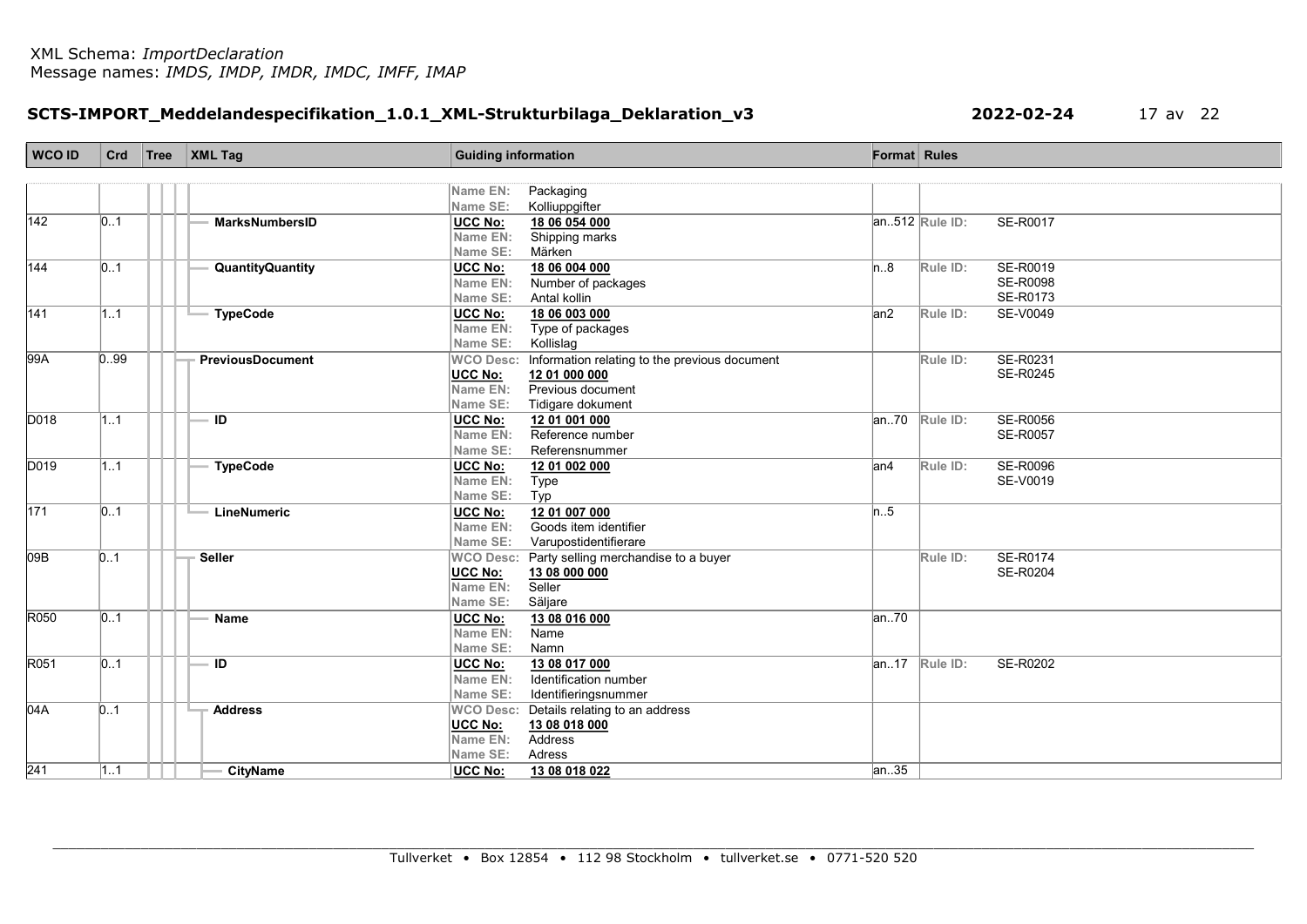# SCTS-IMPORT\_Meddelandespecifikation\_1.0.1\_XML-Strukturbilaga\_Deklaration\_v3 2022-02-24 18 av 22

| <b>WCO ID</b>   | Crd              | Tree | <b>XML Tag</b>                   | <b>Guiding information</b> |                                                                      | <b>Format</b> Rules |                                |
|-----------------|------------------|------|----------------------------------|----------------------------|----------------------------------------------------------------------|---------------------|--------------------------------|
|                 |                  |      |                                  |                            |                                                                      |                     |                                |
|                 |                  |      |                                  | Name EN:                   | City                                                                 |                     |                                |
|                 |                  |      |                                  | Name SE:                   | Ort                                                                  |                     |                                |
| 242             | 11               |      | CountryCode                      | UCC No:                    | 13 08 018 020                                                        | a2                  | SE-V0084<br>Rule ID:           |
|                 |                  |      |                                  | Name EN:                   | Country                                                              |                     |                                |
|                 |                  |      |                                  | Name SE:                   | Land                                                                 |                     |                                |
| 239             | $\vert 01 \vert$ |      | Line                             | <b>UCC No:</b>             | 13 08 018 019                                                        | an.70               |                                |
|                 |                  |      |                                  | Name EN:                   | Street and number                                                    |                     |                                |
| 245             |                  |      |                                  | Name SE:                   | Gatuadress                                                           |                     |                                |
|                 | 1.1              |      | PostcodelD                       | UCC No:                    | 13 08 018 021<br>Postcode                                            |                     | SE-R0240<br>$ an.17 $ Rule ID: |
|                 |                  |      |                                  | Name EN:<br>Name SE:       | Postnummer                                                           |                     |                                |
| 35B             | 0.1              |      | <b>UCR</b>                       |                            | WCO Desc: Unique Trader Reference such as UCR                        |                     |                                |
| 009             | 1.1              |      | TraderAssignedReferenceID        | <b>UCC No:</b>             | 12 08 000 000                                                        | an.35               |                                |
|                 |                  |      |                                  | Name EN:                   | Reference number/UCR                                                 |                     |                                |
|                 |                  |      |                                  | Name SE:                   | Referensnummer/UCR                                                   |                     |                                |
| 39B             | 0.1              |      | <b>ValuationAdjustment</b>       |                            | WCO Desc: Details about valuation adjustments                        |                     |                                |
| 188             | 1.1              |      | <b>AdditionCode</b>              | <b>UCC No:</b>             | 14 07 000 000                                                        | lan4                | SE-R0180<br>Rule ID:           |
|                 |                  |      |                                  | Name EN:                   | Valuation indicators                                                 |                     |                                |
|                 |                  |      |                                  | Name SE:                   | Värderingsindikatorer                                                |                     |                                |
| <b>SE-200</b>   | 0.99             |      | AdditionalReference              |                            | WCO Desc: Details related to additional references                   |                     |                                |
|                 |                  |      |                                  | <b>UCC No:</b>             | 12 04 000 000                                                        |                     |                                |
|                 |                  |      |                                  | Name EN:                   | Additional reference                                                 |                     |                                |
|                 |                  |      |                                  | Name SE:                   | Ytterligare referens                                                 |                     |                                |
|                 | $\vert 01 \vert$ |      | ID                               | <b>UCC No:</b>             | 12 04 001 000                                                        | an.70               | SE-R0157<br>Rule ID:           |
|                 |                  |      |                                  | Name EN:                   | Reference number                                                     |                     |                                |
|                 |                  |      |                                  | Name SE:                   | Referensnummer                                                       |                     |                                |
|                 | 11               |      | <b>TypeCode</b>                  | <b>UCC No:</b>             | 12 04 002 000                                                        | an4                 | SE-R0147<br>Rule ID:           |
|                 |                  |      |                                  | Name EN:                   | Type                                                                 |                     | <b>SE-R0148</b>                |
|                 |                  |      |                                  | Name SE:                   | Typ                                                                  |                     | SE-R0149                       |
|                 |                  |      |                                  |                            |                                                                      |                     | SE-R0216                       |
|                 |                  |      |                                  |                            |                                                                      |                     | SE-R0261                       |
|                 |                  |      |                                  |                            |                                                                      |                     | SE-V0083                       |
| 30 <sub>B</sub> | 0.99             |      | <b>TransportContractDocument</b> |                            | WCO Desc: Information about the consignment which corresponds to one |                     | SE-R0210<br>Rule ID:           |
|                 |                  |      |                                  |                            | transport contract. (Known as consignment by the Transport<br>group) |                     |                                |
|                 |                  |      |                                  | <b>UCC No:</b>             | 12 05 000 000                                                        |                     |                                |
|                 |                  |      |                                  | Name EN:                   | Transport document                                                   |                     |                                |
|                 |                  |      |                                  | Name SE:                   | Transportdokument                                                    |                     |                                |
| D023            | 1.1              |      | - ID                             | <b>UCC No:</b>             | 12 05 001 000                                                        | an.70               |                                |
|                 |                  |      |                                  |                            |                                                                      |                     |                                |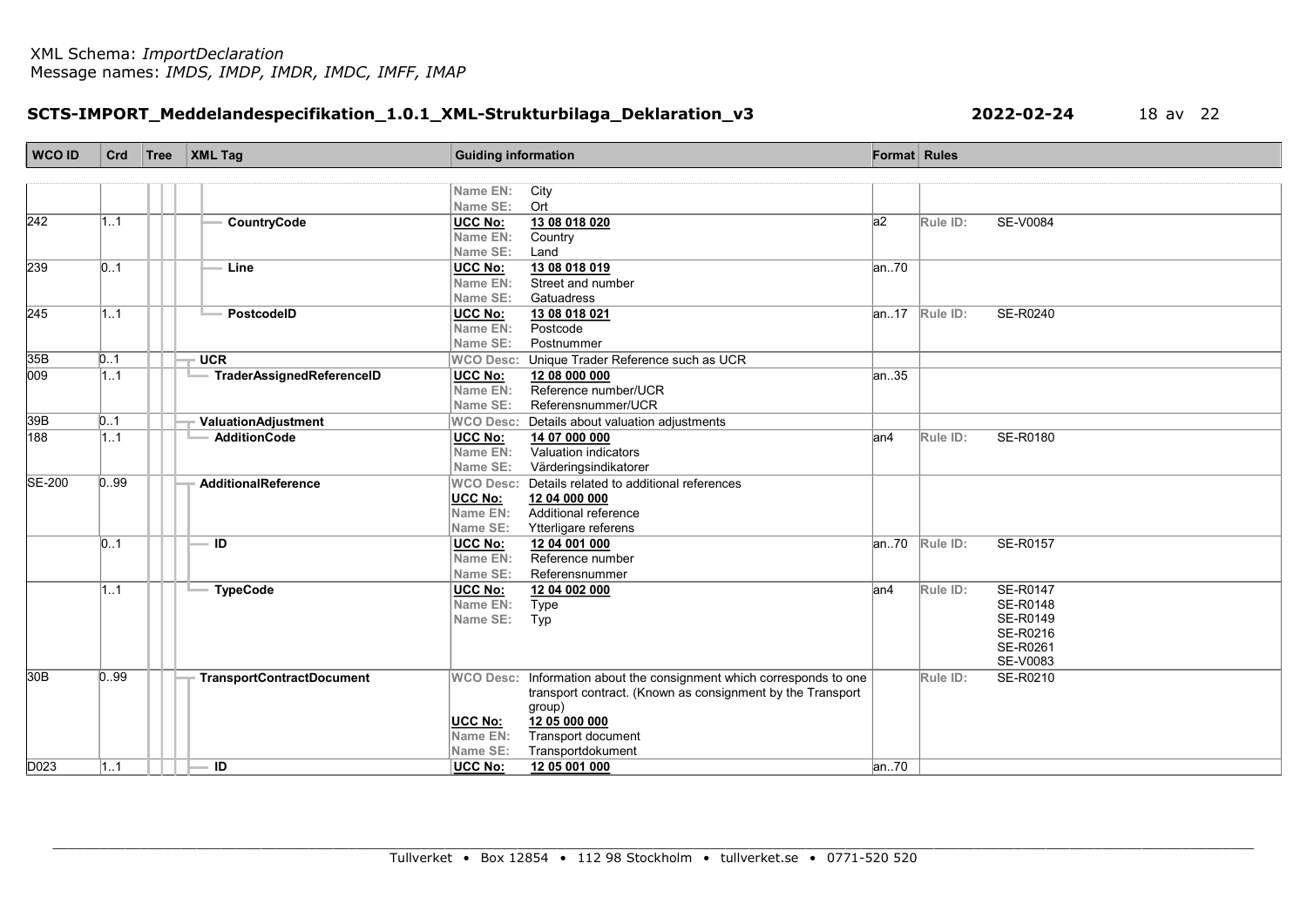# SCTS-IMPORT\_Meddelandespecifikation\_1.0.1\_XML-Strukturbilaga\_Deklaration\_v3 2022-02-24 19 av 22

| <b>WCO ID</b>     | Crd  | Tree | $\vert$ XML Tag         | <b>Guiding information</b> |                                                              | <b>Format</b> Rules |                    |                      |
|-------------------|------|------|-------------------------|----------------------------|--------------------------------------------------------------|---------------------|--------------------|----------------------|
|                   |      |      |                         |                            |                                                              |                     |                    |                      |
|                   |      |      |                         | Name EN:                   | Reference number                                             |                     |                    |                      |
|                   |      |      |                         | Name SE:                   | Referensnummer                                               |                     |                    |                      |
| D <sub>024</sub>  | 1.1  |      | <b>TypeCode</b>         | UCC No:                    | 12 05 002 000                                                | an4                 | Rule ID:           | SE-V0063             |
|                   |      |      |                         | Name EN:                   | Type                                                         |                     |                    |                      |
|                   |      |      |                         | Name SE:                   | Typ                                                          |                     |                    |                      |
| <b>SE-201</b>     | 0.99 |      | Authorisation           |                            | WCO Desc: Details related to authorisation                   |                     | Rule ID:           | SE-R0213             |
|                   |      |      |                         | <b>UCC No:</b>             | 12 12 000 000                                                |                     |                    | SE-R0214             |
|                   |      |      |                         | Name EN:                   | Authorisation                                                |                     |                    |                      |
|                   |      |      |                         | Name SE:                   | Tillstånd                                                    |                     |                    |                      |
|                   | 1.1  |      | $\overline{1}$          | <b>UCC No:</b>             | 12 12 001 000                                                |                     | $ an35 $ Rule ID:  | <b>SE-R0060</b>      |
|                   |      |      |                         | Name EN:<br>Name SE:       | Reference number<br>Referensnummer                           |                     |                    |                      |
|                   | 01   |      | <b>TypeCode</b>         |                            |                                                              | an.4                | Rule ID:           | SE-V0079             |
|                   |      |      |                         | UCC No:<br>Name EN:        | 12 12 002 000<br>Type                                        |                     |                    |                      |
|                   |      |      |                         | Name SE:                   | Typ                                                          |                     |                    |                      |
| 17 <sup>C</sup>   | 0.1  |      | AuthorisationHolder     |                            | WCO Desc: Details related to the holder of the authorisation |                     |                    |                      |
| $\overline{R144}$ | 1.1  |      | - ID                    | <b>UCC No:</b>             | 12 12 080 000                                                |                     | $ an.17 $ Rule ID: | SE-R0062             |
|                   |      |      |                         | Name EN:                   | Holder of the authorisation                                  |                     |                    |                      |
|                   |      |      |                         | Name SE:                   | Tillståndshavare                                             |                     |                    |                      |
| $\overline{78A}$  | 0.1  |      | Invoice                 |                            | WCO Desc: Information of a commercial invoice                |                     |                    |                      |
|                   | 11   |      | <b>AmountAmount</b>     | <b>UCC No:</b>             | 14 06 000 000                                                | n.16,2              |                    |                      |
|                   |      |      |                         | Name EN:                   | Total amount invoiced                                        |                     |                    |                      |
|                   |      |      |                         | Name SE:                   | Fakturererat totalbelopp                                     |                     |                    |                      |
| 99A               | 0.99 |      | <b>PreviousDocument</b> |                            | WCO Desc: Information relating to the previous document      |                     | Rule ID:           | SE-R0231             |
|                   |      |      |                         | UCC No:                    | 12 01 000 000                                                |                     |                    | SE-R0245             |
|                   |      |      |                         | Name EN:                   | Previous document                                            |                     |                    |                      |
|                   |      |      |                         | Name SE:                   | Tidigare dokument                                            |                     |                    |                      |
| D018              | 1.1  |      | ID                      | <b>UCC No:</b>             | 12 01 001 000                                                |                     | $ an.70 $ Rule ID: | SE-R0056             |
|                   |      |      |                         | Name EN:                   | Reference number                                             |                     |                    | <b>SE-R0057</b>      |
|                   |      |      |                         | Name SE:                   | Referensnummer                                               |                     |                    |                      |
| D019              | 11   |      | <b>TypeCode</b>         | UCC No:                    | 12 01 002 000                                                | lan4                | Rule ID:           | SE-R0096             |
|                   |      |      |                         | Name EN:                   | Type                                                         |                     |                    | SE-V0019             |
|                   |      |      |                         | Name SE:                   | Typ                                                          |                     |                    |                      |
| 09B               | 0.1  |      | <b>Seller</b>           | <b>WCO Desc:</b>           | Party selling merchandise to a buyer                         |                     | Rule ID:           | SE-R0174<br>SE-R0204 |
|                   |      |      |                         | <b>UCC No:</b><br>Name EN: | 13 08 000 000<br>Seller                                      |                     |                    |                      |
|                   |      |      |                         | Name SE:                   | Säljare                                                      |                     |                    |                      |
| R050              | 01   |      | <b>Name</b>             | <b>UCC No:</b>             | 13 08 016 000                                                | an70                |                    |                      |
|                   |      |      |                         | Name EN:                   | Name                                                         |                     |                    |                      |
|                   |      |      |                         |                            |                                                              |                     |                    |                      |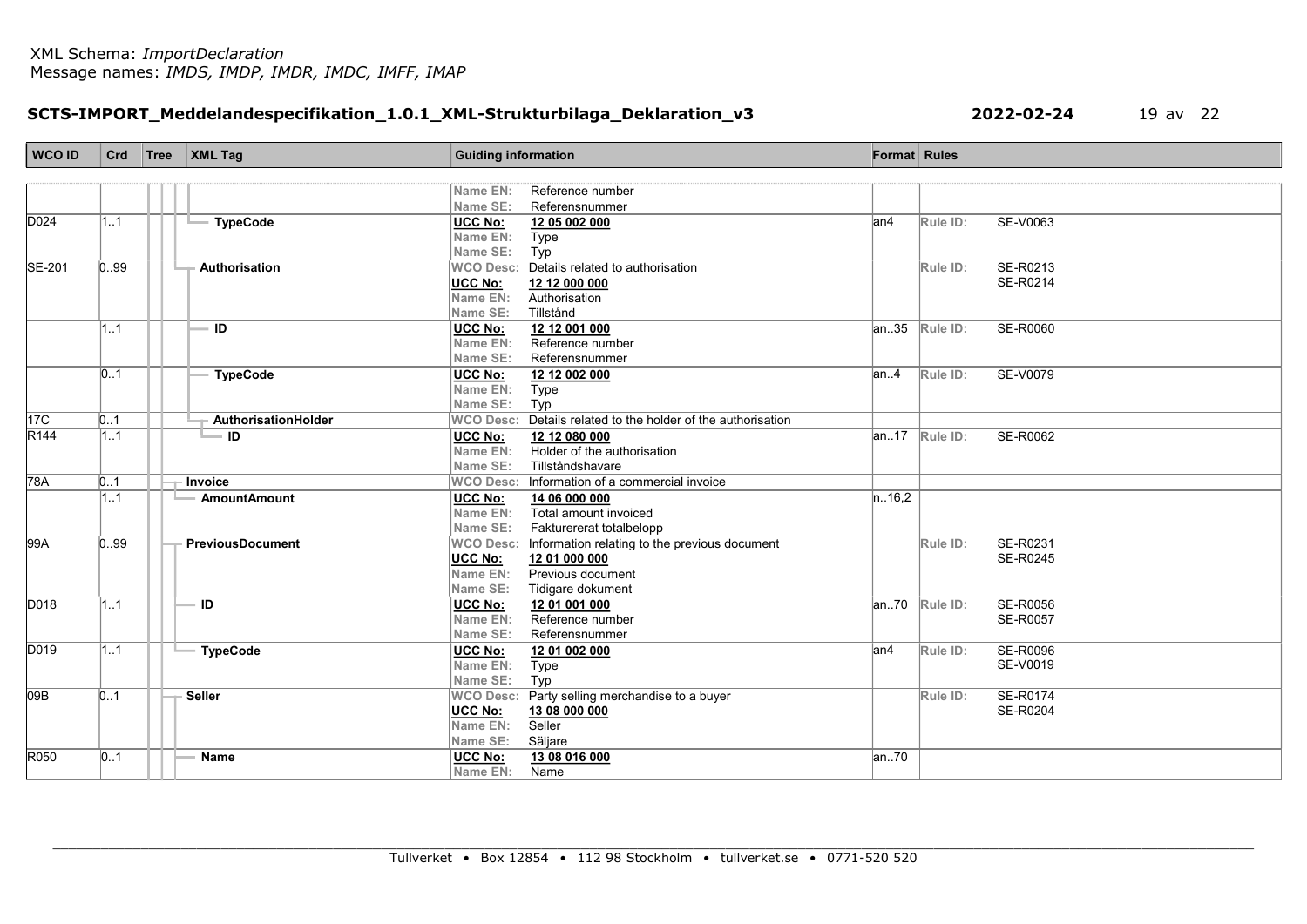# SCTS-IMPORT\_Meddelandespecifikation\_1.0.1\_XML-Strukturbilaga\_Deklaration\_v3 2022-02-24 20 av 22

| <b>WCO ID</b>    | Crd              | Tree | $\vert$ XML Tag           | <b>Guiding information</b> |                                     | Format Rules    |                                       |
|------------------|------------------|------|---------------------------|----------------------------|-------------------------------------|-----------------|---------------------------------------|
|                  |                  |      |                           |                            |                                     |                 |                                       |
|                  |                  |      |                           | Name SE:                   | Namn                                |                 |                                       |
| R051             | 0.1              |      | $\overline{1}$            | <b>UCC No:</b>             | 13 08 017 000                       |                 | <b>SE-R0202</b><br>$ an.17 $ Rule ID: |
|                  |                  |      |                           | Name EN:                   | Identification number               |                 |                                       |
|                  |                  |      |                           | Name SE:                   | Identifieringsnummer                |                 |                                       |
| 04A              | 0.1              |      | <b>Address</b>            | <b>WCO Desc:</b>           | Details relating to an address      |                 |                                       |
|                  |                  |      |                           | UCC No:                    | 13 08 018 000                       |                 |                                       |
|                  |                  |      |                           | Name EN:                   | Address                             |                 |                                       |
|                  |                  |      |                           | Name SE:                   | Adress                              |                 |                                       |
| $\overline{241}$ | 1.1              |      | <b>CityName</b>           | <b>UCC No:</b>             | 13 08 018 022                       | an.35           |                                       |
|                  |                  |      |                           | Name EN:                   | City                                |                 |                                       |
|                  |                  |      |                           | Name SE:                   | Ort                                 |                 |                                       |
| $\overline{242}$ | 1.1              |      | CountryCode               | UCC No:                    | 13 08 018 020                       | $\overline{a2}$ | <b>SE-V0084</b><br>Rule ID:           |
|                  |                  |      |                           | Name EN:                   | Country                             |                 |                                       |
|                  |                  |      |                           | Name SE:                   | Land                                |                 |                                       |
| 239              | $\vert 01 \vert$ |      | Line                      | UCC No:                    | 13 08 018 019                       | an.70           |                                       |
|                  |                  |      |                           | Name EN:                   | Street and number                   |                 |                                       |
|                  |                  |      |                           | Name SE:                   | Gatuadress                          |                 |                                       |
| 245              | 11               |      | PostcodelD                | UCC No:                    | 13 08 018 021                       |                 | $ an.17 $ Rule ID:<br>SE-R0240        |
|                  |                  |      |                           | Name EN:                   | Postcode                            |                 |                                       |
|                  |                  |      |                           | Name SE:                   | Postnummer                          |                 |                                       |
| $\overline{22B}$ | 0.1              |      | <b>TradeTerms</b>         | <b>WCO Desc:</b>           | Details about the trade terms       |                 | SE-R0215<br>Rule ID:                  |
|                  |                  |      |                           | <b>UCC No:</b>             | 14 01 000 000                       |                 | SE-R0265                              |
|                  |                  |      |                           | Name EN:                   | Delivery terms                      |                 |                                       |
|                  |                  |      |                           | Name SE:                   | Leveransvillkor                     |                 |                                       |
| 090              | 11               |      | <b>ConditionCode</b>      | UCC No:                    | 14 01 035 000                       | $ a3\rangle$    | SE-V0070<br>Rule ID:                  |
|                  |                  |      |                           | Name EN:                   | <b>INCOTERM</b> code                |                 |                                       |
|                  |                  |      |                           | Name SE:                   | INCOTERM-kod                        |                 |                                       |
| L002             | 0.1              |      | LocationID                | <b>UCC No:</b>             | 14 01 036 000                       | an.17           |                                       |
|                  |                  |      |                           | Name EN:                   | UN/LOCODE                           |                 |                                       |
|                  |                  |      |                           | Name SE:                   | UN/LOCODE                           |                 |                                       |
| L001             | 0.1              |      | LocationName              | UCC No:                    | 14 01 037 000                       | an.35           |                                       |
|                  |                  |      |                           | Name EN:                   | Location                            |                 |                                       |
|                  |                  |      |                           | Name SE:                   | Platsens namn                       |                 |                                       |
| 242              | $\vert 01 \vert$ |      | CountryCode               | UCC No:                    | 14 01 020 000                       | a2              | Rule ID:<br><b>SE-V0084</b>           |
|                  |                  |      |                           | Name EN:                   | Country                             |                 |                                       |
|                  |                  |      |                           | Name SE:                   | Land                                |                 |                                       |
| 35B              | 01               |      | <b>UCR</b>                | <b>WCO Desc:</b>           | Unique Trader Reference such as UCR |                 |                                       |
| $\overline{009}$ | 1.1              |      | TraderAssignedReferenceID | <b>UCC No:</b>             | 12 08 000 000                       | an.35           |                                       |
|                  |                  |      |                           | Name EN:                   | Reference number/UCR                |                 |                                       |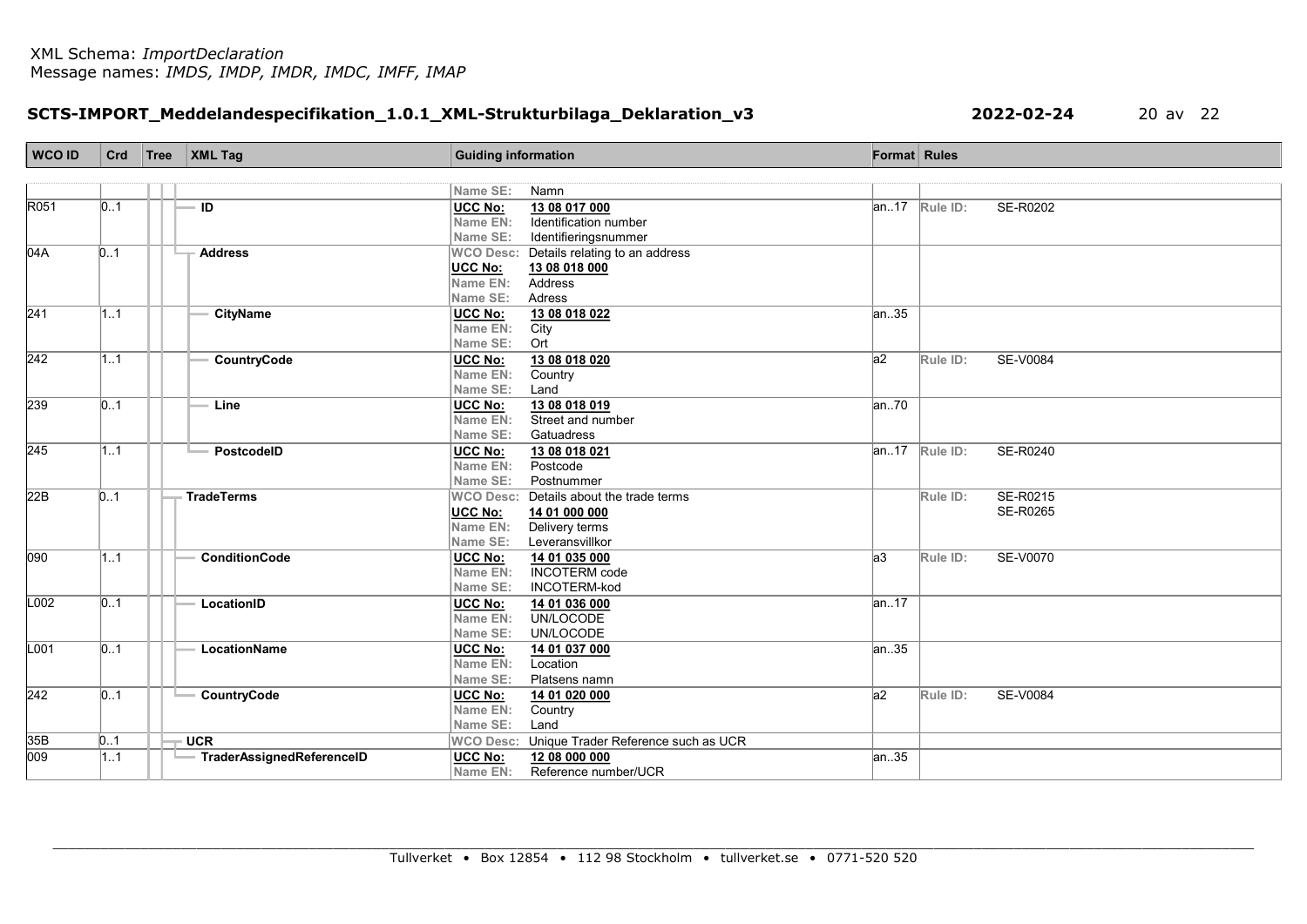# SCTS-IMPORT\_Meddelandespecifikation\_1.0.1\_XML-Strukturbilaga\_Deklaration\_v3 2022-02-24 21 av 22

| WCO ID           | Crd  | $\sqrt{\text{Tree}}$ XML Tag | <b>Guiding information</b> |                                                                      | Format Rules |                               |                 |
|------------------|------|------------------------------|----------------------------|----------------------------------------------------------------------|--------------|-------------------------------|-----------------|
|                  |      |                              |                            |                                                                      |              |                               |                 |
|                  |      |                              | Name SE:                   | Referensnummer/UCR                                                   |              |                               |                 |
| 43B              | 0.1  | Warehouse                    |                            | WCO Desc: Warehouse where a particular goods shipment will be / is / |              | Rule ID:                      | SE-R0211        |
|                  |      |                              |                            | has been stored                                                      |              |                               | SE-R0218        |
|                  |      |                              | <b>UCC No:</b>             | 12 11 000 000                                                        |              |                               |                 |
|                  |      |                              | Name EN:                   | Warehouse                                                            |              |                               |                 |
|                  |      |                              | Name SE:                   | Lager                                                                |              |                               |                 |
| L <sub>019</sub> | 1.1  | ID                           | <b>UCC No:</b>             | 12 11 015 000                                                        | an35         | Rule ID:                      | SE-R0060        |
|                  |      |                              | Name EN:                   | Identifier                                                           |              |                               |                 |
|                  |      |                              | Name SE:                   | Identifierare                                                        |              |                               |                 |
| L112             | 1.1  | <b>TypeCode</b>              | <b>UCC No:</b>             | 12 11 002 000                                                        | la1          | Rule ID:                      | <b>SE-R0059</b> |
|                  |      |                              | Name EN:                   | Type                                                                 |              |                               | <b>SE-R0096</b> |
|                  |      |                              | Name SE:                   | Typ                                                                  |              |                               | <b>SE-V0038</b> |
| <b>SE-200</b>    | 0.99 | AdditionalReference          |                            | WCO Desc: Details related to additional references                   |              |                               |                 |
|                  |      |                              | <b>UCC No:</b>             | 12 04 000 000                                                        |              |                               |                 |
|                  |      |                              | Name EN:                   | Additional reference                                                 |              |                               |                 |
|                  |      |                              | Name SE:                   | Ytterligare referens                                                 |              |                               |                 |
|                  | 01   | ID                           | UCC No:                    | 12 04 001 000                                                        | an.70        | Rule ID:                      | SE-R0157        |
|                  |      |                              | Name EN:                   | Reference number                                                     |              |                               |                 |
|                  |      |                              | Name SE:                   | Referensnummer                                                       |              |                               |                 |
|                  | 11   | <b>TypeCode</b>              | UCC No:                    | 12 04 002 000                                                        | lan4         | Rule ID:                      | SE-R0147        |
|                  |      |                              | Name EN:                   | Type                                                                 |              |                               | <b>SE-R0148</b> |
|                  |      |                              | Name SE:                   | Typ                                                                  |              |                               | SE-R0149        |
|                  |      |                              |                            |                                                                      |              |                               | SE-R0216        |
|                  |      |                              |                            |                                                                      |              |                               | SE-R0261        |
|                  |      |                              |                            |                                                                      |              |                               | SE-V0083        |
| 74A              | 1.1  | Importer                     |                            | WCO Desc: Party who makes -or on whose behalf a Customs clearing     |              | Rule ID:                      | SE-R0207        |
|                  |      |                              |                            | agent or other authorized person makes - an import                   |              |                               | SE-R0208        |
|                  |      |                              |                            | declaration                                                          |              |                               |                 |
|                  |      |                              | <b>UCC No:</b><br>Name EN: | 13 04 000 000                                                        |              |                               |                 |
|                  |      |                              |                            | Importer                                                             |              |                               |                 |
| R037             |      |                              | Name SE:                   | Importör                                                             |              |                               |                 |
|                  | 0.1  | Name                         | UCC No:<br>Name EN:        | 13 04 016 000<br>Name                                                | an.70        |                               |                 |
|                  |      |                              |                            |                                                                      |              |                               |                 |
| R038             |      | ID                           | Name SE:                   | Namn                                                                 |              |                               |                 |
|                  | 0.1  |                              | <b>UCC No:</b>             | 13 04 017 000<br>Identification number                               |              | $\vert$ an17 $\vert$ Rule ID: | SE-R0202        |
|                  |      |                              | Name EN:                   |                                                                      |              |                               |                 |
|                  |      |                              | Name SE:                   | Identifieringsnummer                                                 |              |                               |                 |
| 04A              | 0.1  | <b>Address</b>               | <b>WCO Desc:</b>           | Details relating to an address                                       |              |                               |                 |
|                  |      |                              | UCC No:                    | 13 04 018 000                                                        |              |                               |                 |
|                  |      |                              | Name EN:                   | Address                                                              |              |                               |                 |